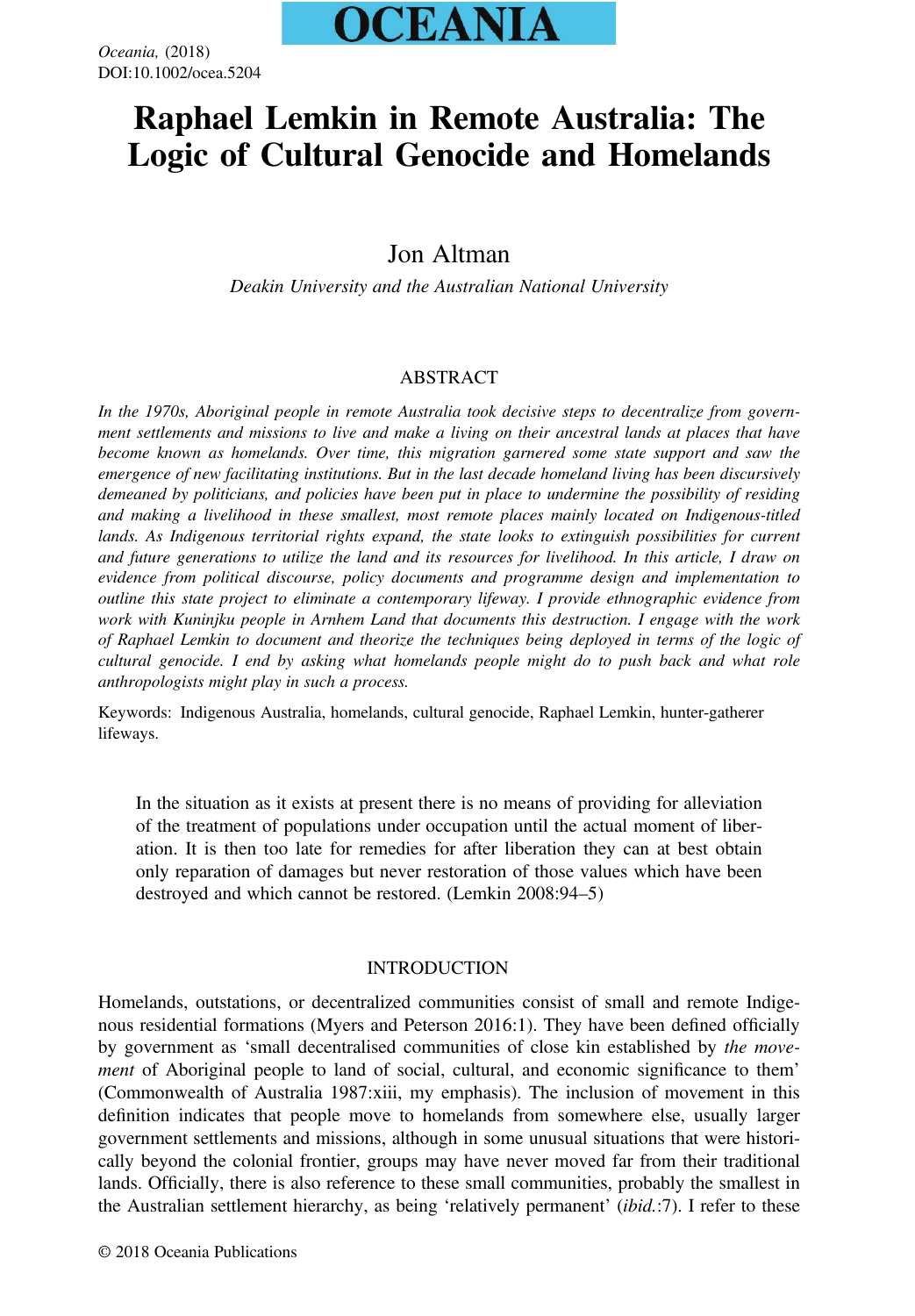communities here as homelands in part to connote that they are usually located on Indigenous-titled lands. These lands are mainly located in those sparsely populated parts of the continent that are referred to in policy and public discourse as 'remote' Australia, bearing in mind the obvious point that what might be 'remote' from the perspective of the settler society is the centre for Indigenous people who have occupied these regions for millennia.

As I will show later through spatial picturing it is estimated that there are about 1,000 homelands distributed across nearly 50% of Australia. They are populated by maybe 20,000 people, or 5% of the estimated current Indigenous population. Indigenous people often identify themselves as a resident of a named homeland. But there is no Australian English term that I am aware of that refers to the people that reside at homelands on a permanent, seasonal, temporary, or occasional basis. In this article, I will use the term 'homelands people'. I use this term for descriptive purposes only, fully cognizant that there are complexities and contestations in defining not just who has ownership and residence rights to homelands and the lands on which they are situated, but also the challenges of operationalizing these rights. In the past, I have referred to homelands as communities, or infrastructural nodes, on Indigenous-titled land inhabited by a usually related, and always highly mobile, Aboriginal population (Altman 2006:1). I have noted that there is lack of precision in policy and public discourse between homelands as a place (residential area) and the people who own, or inhabit, that place (the homeland community). There is also a tendency in popular discourse to either create a false dichotomy in settlement hierarchies between larger discrete Indigenous townships and smaller homelands, or else to conflate the two without recognizing that regular movement between townships and homelands is a culturally distinctive feature of the way Aboriginal people live today (ibid.:1). I describe 'homelands people' as a social group that share aspirations to live at homelands and to make a life at these places, even if they are not always resident there.

I have had an abiding interest in homelands living and policy that began when I was a doctoral student and resided at a homeland called Mumeka in western Arnhem Land in 1979 and 1980 (Altman 1987). As an apprentice economic anthropologist, I was keen to understand how people made their living when residing at homelands, how they survived in places that are as geographically remote from market capitalism as was possible in Australia then (and today). At Mumeka I lived with a group of related people who are members of a larger interconnected and intermarrying community whose members all speak the Kuninjku dialect (and even 'clan-lects') of a regional pan-dialectical language Bininj Kunwok (Garde 2013).

Over the past 40 years, I have maintained regular contact with this community, while also developing a broader research interest in homelands policy (Altman 2006) and the resource agencies that are invariably required to assist them with municipal and other services (Altman et al. 1999). In December 2013, I was one of the 'older generation of anthropologists' who participated in the conference 'Experiments in Self-Determination: Histories of the Outstation Movement in Australia' (Peterson and Myers 2016). It was striking both in conference presentations as well as in subsequent book chapters that the optimism of such 'experiments' has given way to deep despondency. Not only was homelands living being interpreted by many as a failed experiment, but it was also unclear from scholars with longstanding associations with homelands people how the current policy approach might be understood and why and how the dramatic changes in mood, policy, and otherwise, had come about?

I share that despondency, as demonstrated in my own conference presentation that traced the fluctuating fortunes of Mumeka residents, largely interpreted through the prism of continual changes in state policies (Altman 2016). In fieldwork before and after the conference at the regional township of Maningrida and homelands, both my observations and the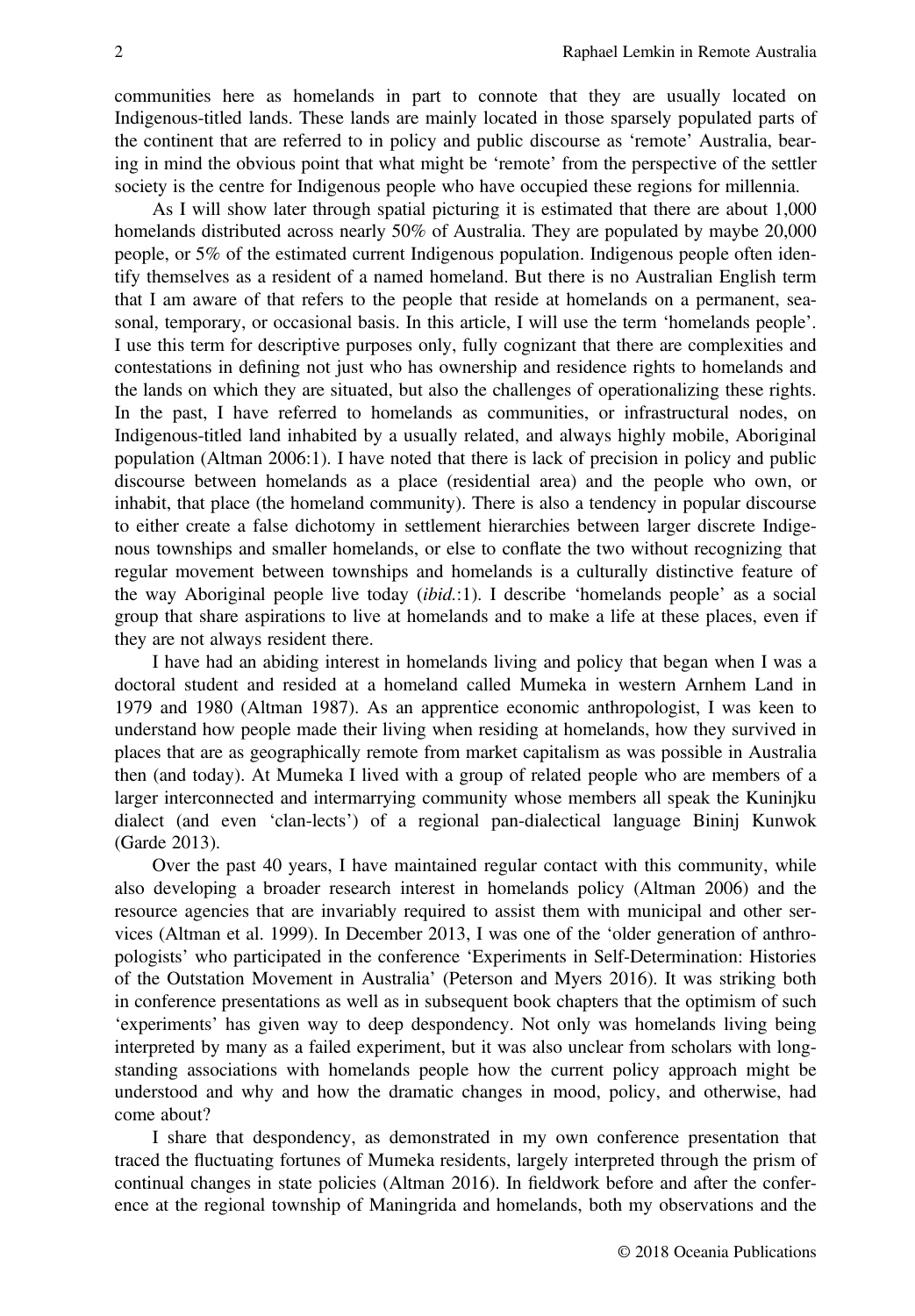views of my Kuninjku interlocutors make it abundantly clear that they are struggling, both to remain at, or retain contact with, their homeland communities; and to enjoy a modicum of a decent livelihood. On recent visits, I have been struck that Kuninjku people living in the township of Maningrida regularly tell me that they are hungry. When these same people are residing at homelands, on their ancestral lands, and are hungry they can do something about it – they can go out to hunt, fish or gather bush foods. It is saddening and shocking when people who are proud and successful hunters in the bush tell me that they are hungry, but it is not surprising: logic indicates that if people are looking to live on welfare in a township, even if supplemented with arts income, and buying food from community stores where prices for basics are high, they will struggle. And if people lose some of their welfare income for missing compulsory work-for-the-dole activities they will financially struggle even further (Altman 2018).

I have sought to explain the growing impoverishment of the Kuninjku community as the careless administration of a state project of improvement that is looking to recentralise people in a larger urban setting. However, Maningrida itself only has a small population of about 3,000, poor infrastructure and few jobs – according to the latest 2016 Census only 15% of adults are in paid employment which means 85% are welfare dependent. Using an anthropology of development framework (Ferguson 1994; Li 2007) to analyse the nature of the governmentality at work that is resulting in deepening poverty and anomie (Altman 2018) seems inadequate for explaining the monumental shifts in lifeways and wellbeing that I was observing.

Quite coincidentally, early in 2017 I read Philippe Sands' (2016) book on the origins of genocide. This in turn led me directly to Axis Rule in Occupied Europe by Raphael Lemkin that was originally published in 1944 (2008). Lemkin is the legal scholar who coined the term genocide and like many social scientists I associated this term with the physical elimination of people and with mainly historical debates in Australia over whether colonial frontier violence and child removal constituted genocide. But in reading Lemkin I was particularly struck by a short section of his book (Lemkin 2008:82–90) that outlines techniques of genocide in various fields. These techniques for the 'destruction of the national pattern of the oppressed group' (Lemkin 2008:79) seemed to bear some striking resemblance to the programmes that were being administered by the Australian state in remote Arnhem Land.

People living at homelands are human 'groups' and the institutions that had developed during the self-determination era to allow them to live on their homelands are being dismantled. Could what Lemkin referred to as 'cultural genocide' (Docker 2008:82) be occurring in Australia today? Might the contemporary culturally destructive approach that I was observing in Arnhem Land be explained using an analytical framework based on a logic of cultural genocide? Is there a possibility to marry long-term ethnographic work and the lived experience of people whose living conditions are in absolute decline to highlight that basic human rights (as outlined in the International Covenant on Economic, Social and Cultural Rights) are being violated? I wondered why Australian anthropology has largely eschewed the notion of cultural genocide from its analytical armoury while sociologists (like Short (2010, 2016) and Van Krieken (2002)), political scientists (like Tatz (2001, 2017)), numerous historians (in edited volumes by Moses (2004, 2008)), settler colonial theorists (Wolfe (2006, 2016) and Veracini (2010)), criminologists (Balint (2014)), Indigenous legal scholars (Behrendt (2001)) and Indigenous activists (like Michael Anderson quoted in Short (2010:61–2) and those reported in Balint (2014)) have all deployed elements of the genocide framework. This article sets out to address some of these questions in an exploratory, somewhat tentative, way.

My focus is very much on the present and I look to explore whether cultural genocide is currently occurring in contemporary remote Australia. My contestation is that the *logic* of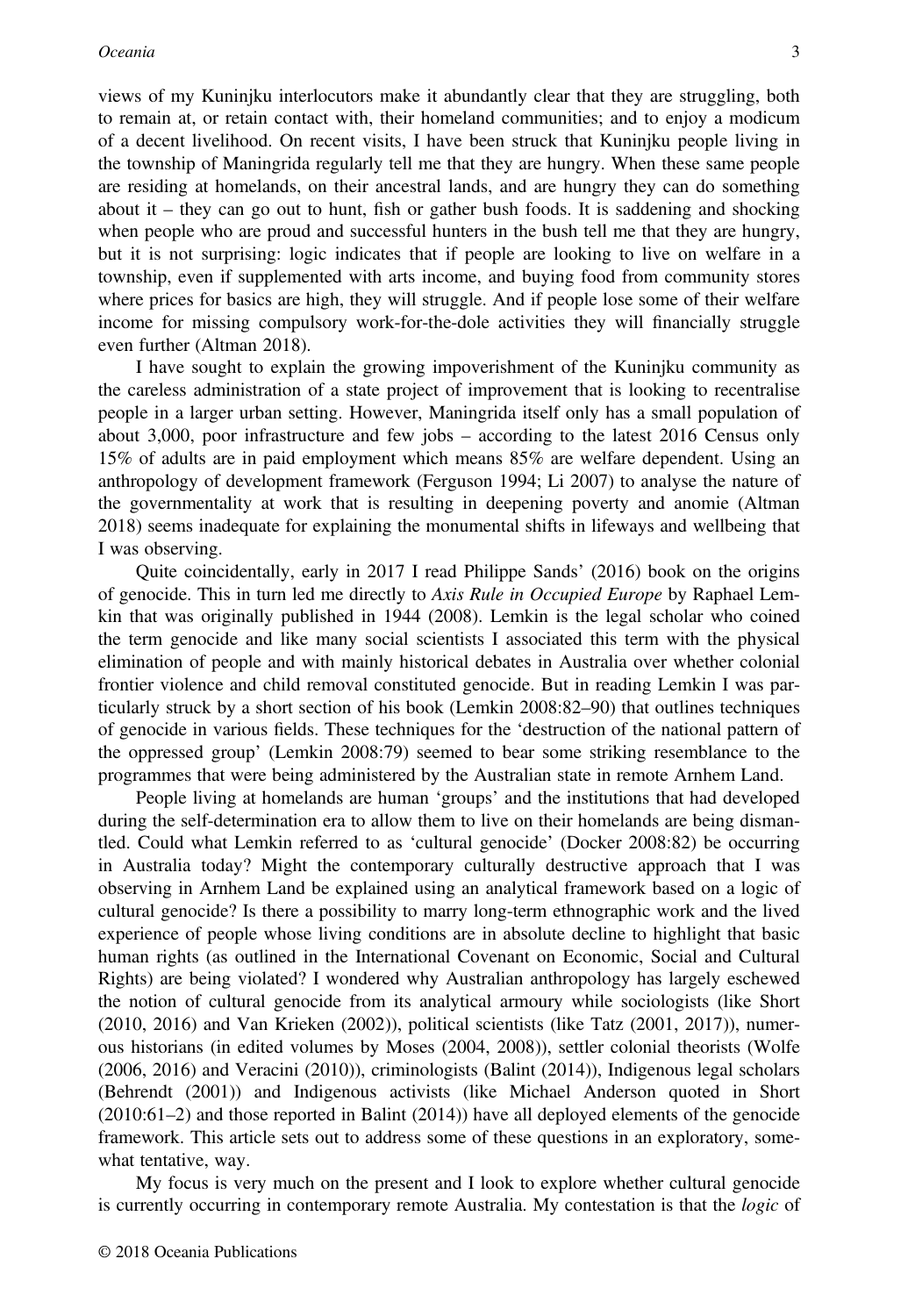cultural genocide like Wolfe's (2006) logic of elimination is extant, even if Indigenous push back and struggle for cultural survival ensures that it is by no means everywhere or always successful. I deploy cultural genocide as a heuristic to demonstrate, to paraphrase Lemkin, the intentional and coordinated state project to eliminate the essential foundations of life for homelands people. I begin with a brief context of the homelands social movement through three policy periods that I term colonial, post-colonial and re-colonial. From the early 1970s, the project to re-occupy country by re-establishing homelands was tolerated, even encouraged, by the state apparatus, following the acknowledged failure of the previous colonial assimilation project. On the only occasion when the homelands movement has been comprehensively examined by a parliamentary committee (Commonwealth of Australia 1987) it was given official endorsement and some financial and administrative support.

I then look to document what has happened since 2005, carefully tracing the links between political discourse and policy documents that provide the framework for a coordinated set of programmes that seek to recentralise Aboriginal people from homelands to townships away from their ancestral lands, to alter their norms and values, and to extinguish a form of living as mobile hunter-gatherers that remains essential for homelands living. I outline some of the impacts of these programmes, focusing ethnographically on the Kuninjku community. I provide a brief glimpse into the views of the subjects of these programmes, how they experience the latest project of improvement. I end by asking what avenues might be available to politically disempowered and economically marginalized homelands people looking to push back against the numerous effects of cultural genocide, and to exercise a right to live on, and to make a livelihood off, their ancestral country? What might be required to imagine, foster, and sustain spaces of hope (Harvey 2000) for homelands people?

#### CULTURAL GENOCIDE

Let me briefly outline Lemkin's framework. I want to highlight three things that have all had some coverage in the literature especially in monographs by Dirk Moses (2004, 2008) who is credited by sociologist Damien Short (2016:3–4) for developing what is now regarded as the 'colonial/cultural turn' in genocide studies. First, Lemkin emphasized that while genocide might be defined in terms of mass killings, it can also occur through 'the destruction of the cultural patterns of a group' including its traditions (Docker 2008; Short 2016): 'A group does not need to be physically exterminated to suffer genocide' (Lemkin 2008:xxi). This broader 'cultural' notion of genocide is often overlooked because it was excluded from the UN Convention on Genocide in 1948 – powerful states opposed possible scrutiny of their coordinated plans against domestic groups being subject to international human rights scrutiny. Therefore, all too often the genocide analytic is limited to direct physical killing and is conflated with the Holocaust. Lawson (2014:15–7) notes that rejection of the term genocide reflects an almost instinctive reaction in Australian politics and history.

Second, Lemkin (2008:xxi) wrote of genocide as having two phases, 'the destruction of the national pattern of the oppressed group', and 'the imposition of the national patterns of the oppressor'. In this article, an attempt will be made to carefully track political discourse, policy scripts and programme prescriptions to examine if there is a logic of cultural genocide at work that is looking to destroy the cultural pattern of a group and replace it with another to some premeditated and coordinated plan.

Third, Lemkin (2008:93) noted that 'We should not overlook that genocide is not only of war but also of peace'. As violently colonized peoples, Indigenous people associated with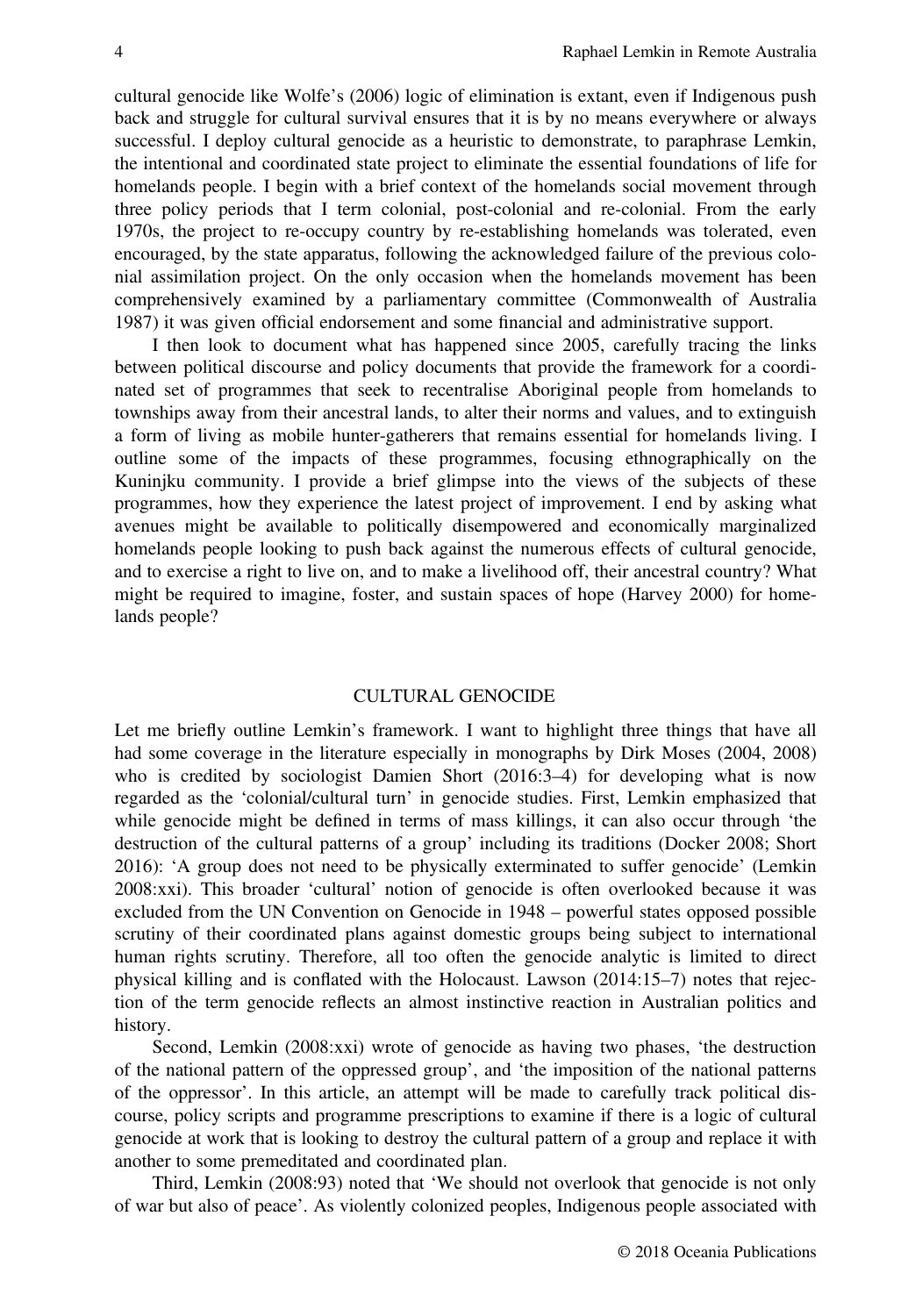homelands might question whether there has ever been peace since colonization. Maybe for a time at least for homelands people during the days of so-called self-determination? Damien Short (2016) suggests (invoking Patrick Wolfe) that genocide, like invasion, is an ongoing process in an Australia that has failed to decolonise.

Anna Haebich (2004:265–89) is the only academic I am aware of who has sought to systematically apply Lemkin's framework and techniques of genocide to an Indigenous Australian context: the Southwest of Western Australia during the historical period 1900 to 1940. She notes how 'in their efforts to deal with Aboriginal people trapped in their midst, the state and settlers resorted over time to strategies that mirrored the 'techniques of genocide' in the various fields listed by Lemkin: economic, political, social, cultural, biological, physical, religious, and moral' (Haebich 2004:266). While Haebich refers, following Tony Barta, to the intent of elimination by 'a genocidal society' she stops short of adopting the term a 'coordinated plan' of genocide. Like Barta (1987) in his earlier writings, she sees disastrous outcomes as 'inevitable' rather than 'intended'.

In much debate about genocide the issue of settler state intentionality looms large. The issue of intentionality arose in 1998 in a case heard in the Australian Capital Territory Supreme Court that has had little coverage in the literature. Genocidal charges were brought by four Aboriginal activists on behalf of the Gungalidda, the Wiradjuri, the Kamiloroi, and the Boorun who were later joined by other Aboriginal intervenors from around Australia. As Jennifer Balint (2014) recounts the case argued before Justice Crispin was that proposed amendments to the Native Title Act that provided for 'bucketloads of extinguishment' were an act of genocide and a continuation of genocide perpetrated since colonization. Genocide prosecutions were brought against then Prime Minister John Howard and parliamentarians Tim Fischer, Brian Harradine, and Pauline Hanson. Crispin refuted the claim that the amendments were an act of genocide as they lacked the requisite 'intent to destroy' required by the Genocide Convention; he also argued that members of parliament could not be liable for criminal prosecution in carrying out their duties. But Balint argues that the judge did not properly acknowledge the connection between current acts of dispossession and the intention to destroy a group 'in whole or in part' as per article 2 of the Genocide Convention. Importantly though Crispin placed on the judicial record that genocide had occurred in Australia. On appeal in the Federal Court, Justice Merkel found that genocide could be understood as a crime under Australian law, while Justices Wilcox and Whitlam found that the common law of Australia did not recognize genocide. The case went to the High Court a year later and was dismissed.

Sociologist Damien Short (2016) in his recent wide-ranging book looks at the role played by settler colonialism, capitalism, finite resources, and ecological crisis in driving genocidal social death on a global scale. His chapter on Australia builds on Wolfe's (2006:388) earlier work on territoriality – the control of the land and resources – as settler colonialism's irreducible element. Within his case study he briefly examines homelands using secondary sources rather than ethnography and refers to cultural genocide through urbanization (dispersal from homelands to larger communities). He notes that the personal and group identity of homelands people is intertwined with the landscape. I would add interwoven with physical and spiritual landscapes, ceremonial obligations to designated places on that land, obligations to ancestors and ancestral beings, and use of the land and its resources as a source of partial but symbolically important subsistence: for people who live at homelands, 'land is life' (Wolfe 2006:387). Short argues, and I concur, that colonial state policy is preventing homelands people from maintaining a particular way of life that is linked to the land, instead imposing a cultural assimilation policy framework. Short (2016:14) also raises the notion that groups might be defined by 'perpetrator selection',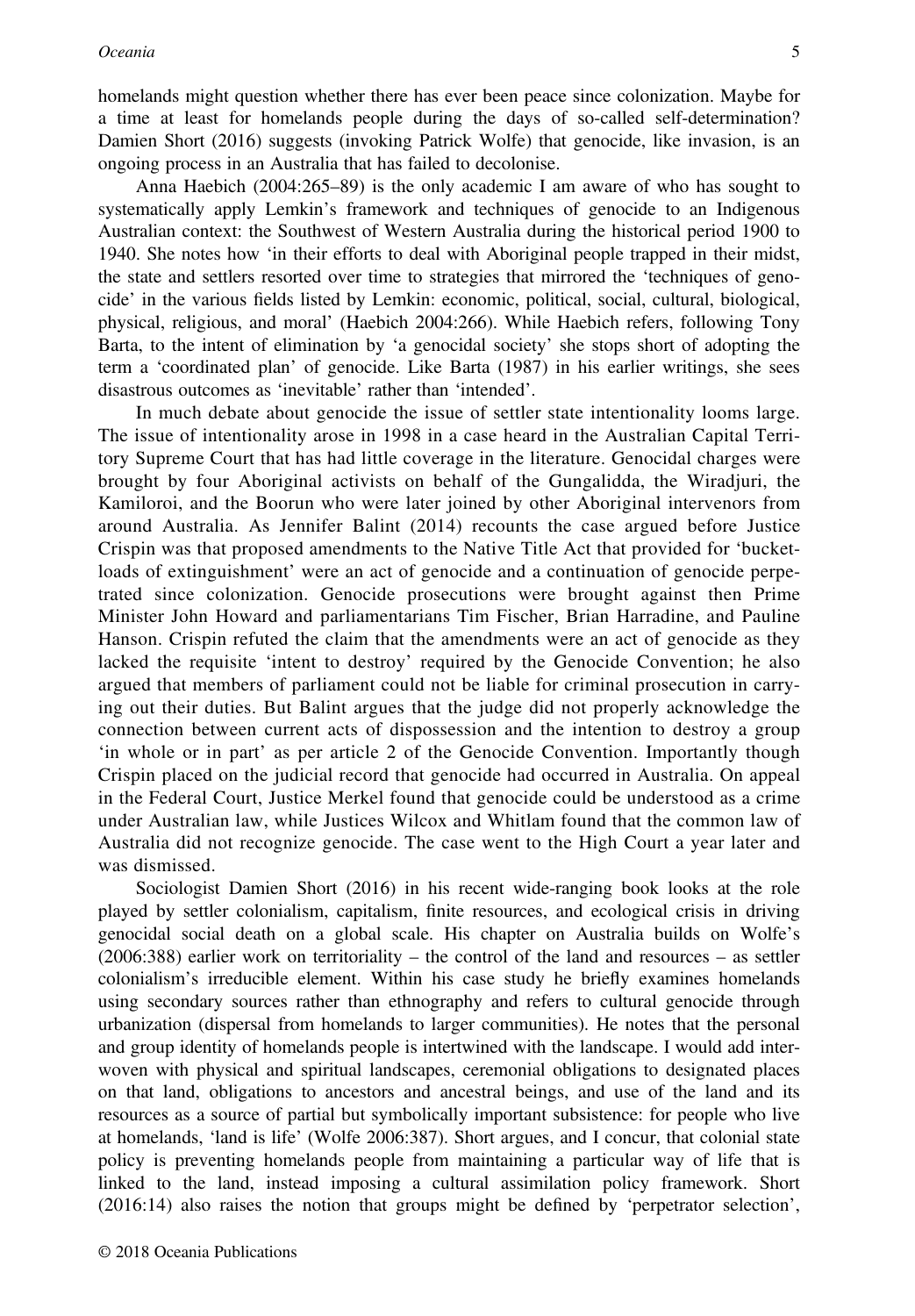certain groups might be selected for destruction when prior to this act of selection no such group existed, an interesting observation in relation to 'homelands people' and the definitional issues with which I began.

#### SMALL DOTS IN A VAST LANDSCAPE

Today it is estimated that as much as 46% of the Australian continent is under some form of Indigenous title, including non-exclusive native title possession where land is shared with others but limited native title rights and interests are maintained.<sup>1</sup> As a general rule the processes for gaining de jure rights to land require an institutional codification of traditions and customs for making claims to land that remains unalienated or alienated for specific purposes only like cattle raising. The first substantial land rights law, in the Northern Territory (NT) passed in 1976 by the Commonwealth, requires claimants to demonstrate that they are a local descent group with primary spiritual responsibility for land and sacred sites and are entitled as a right to forage over the land claimed. Native title law passed in 1993 requires claimants to demonstrate continuity of rights and interests under traditional laws acknowledged and traditional customs observed and to demonstrate connection with lands and waters since colonization.

As more land comes under some form of Indigenous title, it seems logical that more land owners will want to live on or enjoy access to their ancestral lands – arguably going back to country to live at homelands is a logical extension of successful land claim. This is particularly likely as land rights and native title laws allow title holders unrestricted access to natural resources for domestic subsistence use. Conversely, title holders have no property rights in sub-surface minerals. Under NT land rights law, traditional owners have a right to veto exploration, a form of free prior and informed consent right; under native title law, title holders (and claimants) only have procedural rights to negotiate. It is rarely acknowledged, but there are also provisions in native title law for successful determination to be revoked if connection to land (occupation) is lost.

In Fig. 1, what the Australian Bureau of Statistics (2007) refers to as discrete Indigenous communities are spatially represented by dots, places mainly located on the Indigenous land-titled landscape; and in Table 1 these dots are statistically tabulated. The smallest dots, with a population of less than 200 people each, are homelands or outstations. We have very limited recent information about these places, as in 2006 the Australian government stopped funding the collecting of information on such communities in the Community Housing and Infrastructure Needs Survey. At that time there were 988 homelands: 560 in the NT, with an estimated population of about 10,000 and an average of 18 per small dot; and 230 in Western Australia (WA), with an estimated population of 5,000, an average of 23 per dot.

More recent data, from a Centre for Appropriate Technology (2016) survey, documented 630 homelands across the NT with an estimated population of between 4,532 and 11,174. The wide range in this estimate reflects considerable population movement which has always been associated with homelands; and a likely decline in numbers in recent years as the genocidal governmental framework described here has effects. It is reported that 70% of these homelands are occupied 70% of the time. In WA, recent estimates indicate that there are 239 homelands, 19 with a population of 50–99, 91 with 10–49, 60 with less than 10 and 69 only occupied seasonally (Western Australian Government 2016:7). In 2006, the NT and WA accounted for 80% of homelands and 80% of homelands people. As such, almost all homelands policy focus has been on these two jurisdictions, although there are clearly significant numbers of homelands also in remote northern parts of South Australia and Queensland as shown in Table 1.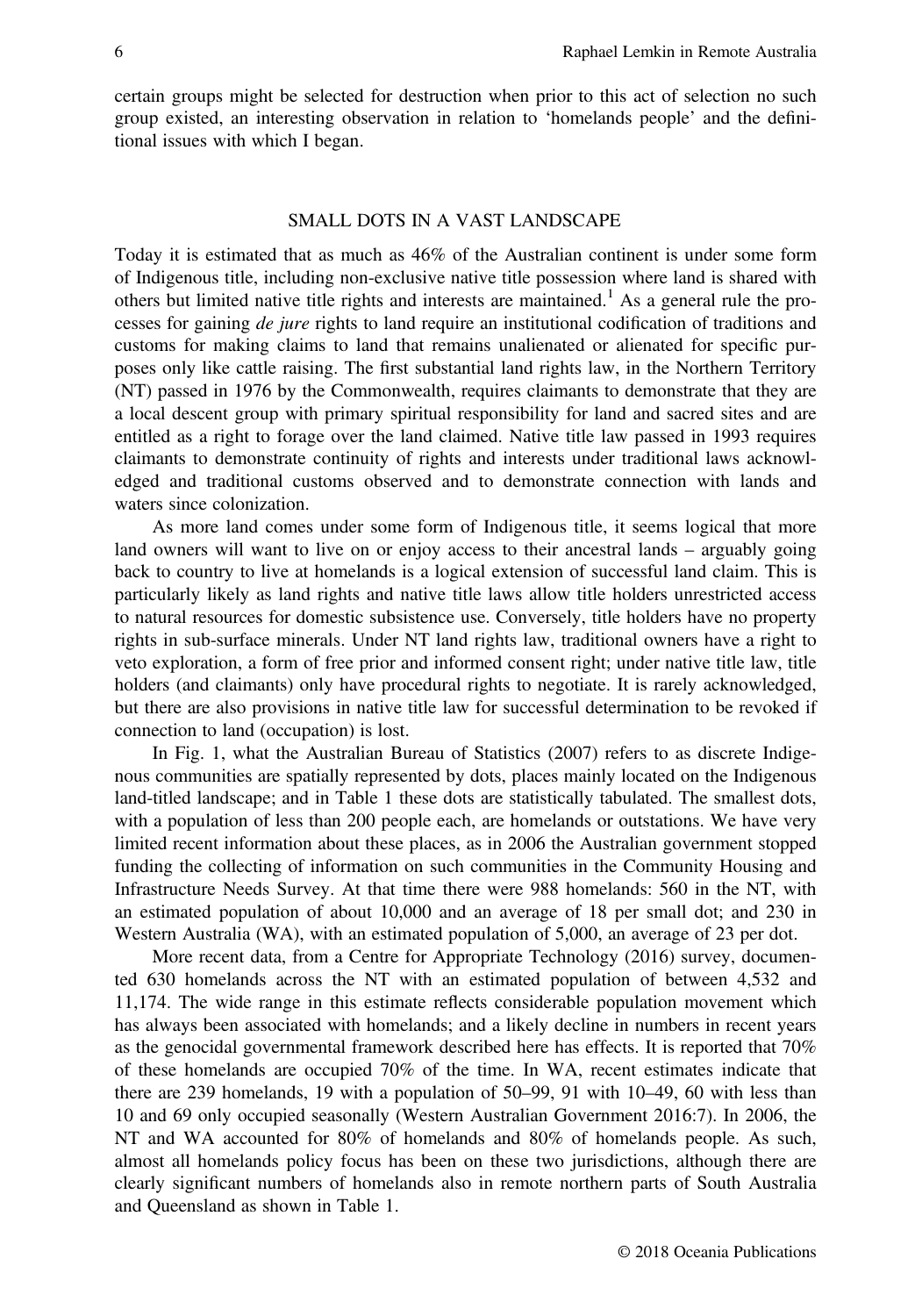

Figure 1: Homelands on Indigenous-titled lands (Jon Altman and Francis Markham, work-inprogress).

|                     |  |  | <b>Table 1</b> Location and number of discrete communities with a reported usual population of |  |  |  |
|---------------------|--|--|------------------------------------------------------------------------------------------------|--|--|--|
| less than 100, 2006 |  |  |                                                                                                |  |  |  |

| State/Territory | Communities $<$ 100 | Total population | Average size |
|-----------------|---------------------|------------------|--------------|
| NT              | 560                 | 9.951            | 18           |
| <b>WA</b>       | 230                 | 5,182            | 23           |
| Qld             | 88                  | 772              | 9            |
| <b>SA</b>       | 75                  | 1,296            | 17           |
| <b>NSW</b>      | 34                  | 1,545            | 45           |
| Vic/Tas         |                     | 76               | 76           |
| Total & average | 988                 | 18,822           | 19           |

Source: ABS (2007)

# THE HOMELANDS MOVEMENT

There has only been one comprehensive attempt by the Australian government to look at homelands, in a landmark parliamentary inquiry Return to Country: The Aboriginal Homelands Movement in Australia (Commonwealth of Australia 1987). That inquiry was completed 15 years after the modern homelands movement started in earnest in the early 1970s. Conducted over a two-year period, it was thorough and bipartisan, in a manner that is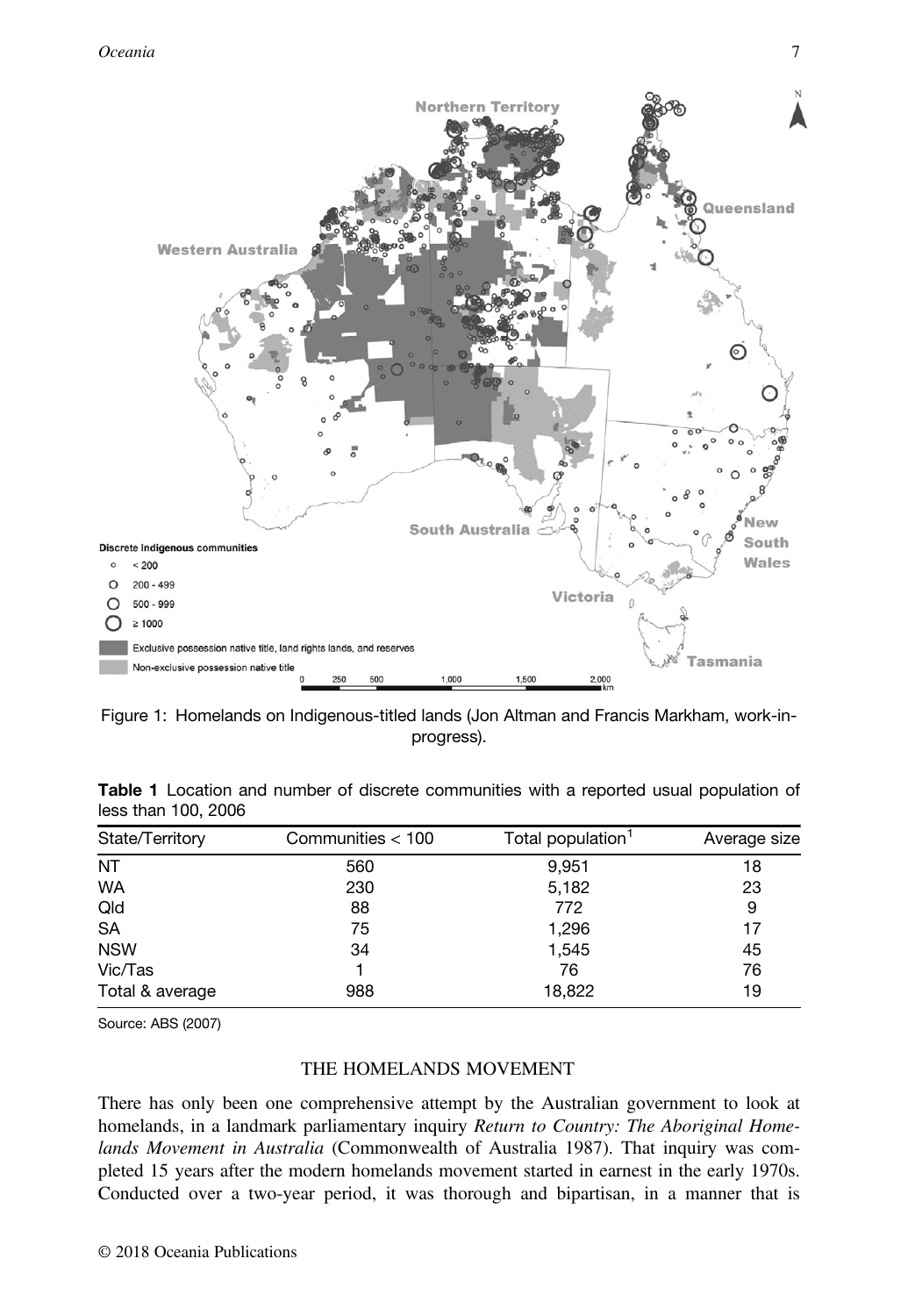unimaginable today (Altman 2006; Myers and Peterson 2016).<sup>2</sup> Return to Country was progressive and constructive, establishing elements of a policy architecture for governments to assist homelands living.

To summarize the Inquiry's findings, briefly and using the language of the time, the homelands movement was regarded as one of the most significant developments in Aboriginal affairs. It was an Aboriginal-initiated movement clearly demonstrating the desire of Aboriginal people to assert control over their lives by establishing communities that are better attuned to their needs. It represented a concerted effort by Aboriginal people to leave larger places and re-occupy their traditional lands. The movement was interpreted as reactivating relationships to land that had been disrupted by colonial processes. At that time, it was estimated that there were 588 homeland communities with a total population of 9,500. The Committee believed numbers of homeland places and people would grow and history now shows it was correct.

The multi-party Committee made 58 recommendations with no dissenting views. I highlight just a few that are pertinent to what will unfold later in this article, bearing in mind the Committee's overarching assessment about 'the positive nature of the movement'. An important recommendation was that representative outstation resource organizations be funded to support and coordinate service delivery to homelands. Access to social security entitlements would be improved, and a flexible income support and employment creation programme called the Community Development Employment Projects (CDEP) scheme should be extended to all who wished to participate. There were recommendations for the provision of housing, infrastructure, and transport because homelands people maintained connections to kin in other places.

The two most significant blocks of recommendations related to funding and education. The first recommended that all levels of government equitably support homelands. The second recommended that there be a high degree of consultation with people at homelands about the nature of educational delivery and curriculum materials, training for local teachers, visitation by professionals, proper resourcing, use of new and alternative technologies, vocational training, and adult education.

Homelands were never resourced as recommended: even today one can see the very rudimentary level of physical infrastructure at these places (Centre for Appropriate Technology 2016); and the Community Housing and Infrastructure Needs Survey (ABS 2007) documented the paucity of educational and other services available to homelands. Nonetheless, people persisted in living at these remote places under a protective, but limited, funding umbrella provided by the Aboriginal and Torres Strait Islander Commission (ATSIC) – a national Indigenous representative and funding agency established in 1990 – under its National Homelands Policy.

In 1998, I participated in a review of outstation resource agencies commissioned by ATSIC that found about 100 of these Australia-wide servicing about 1,000 homelands (Altman et al. 1999; Palmer 2016). A surprising finding was that the main source of funding for these organizations came from the CDEP scheme. Outstation resource organizations were also of fundamental importance for providing rudimentary local government services to homelands, even as there was ongoing political disputation between Commonwealth, State/Territory, and local governments about funding and services responsibilities and resulting generalized neglect. Part of this was due to a Memorandum of Understanding between the Commonwealth and the NT in 1979, just after self-government was granted, that retained homelands support as a Commonwealth responsibility in part because almost all were on Aboriginal land already granted under Commonwealth land rights law. The underfunding of homelands was exacerbated by enduring official cynicism about the commitment of homelands people to on-country living. Even at the most dynamic stage of the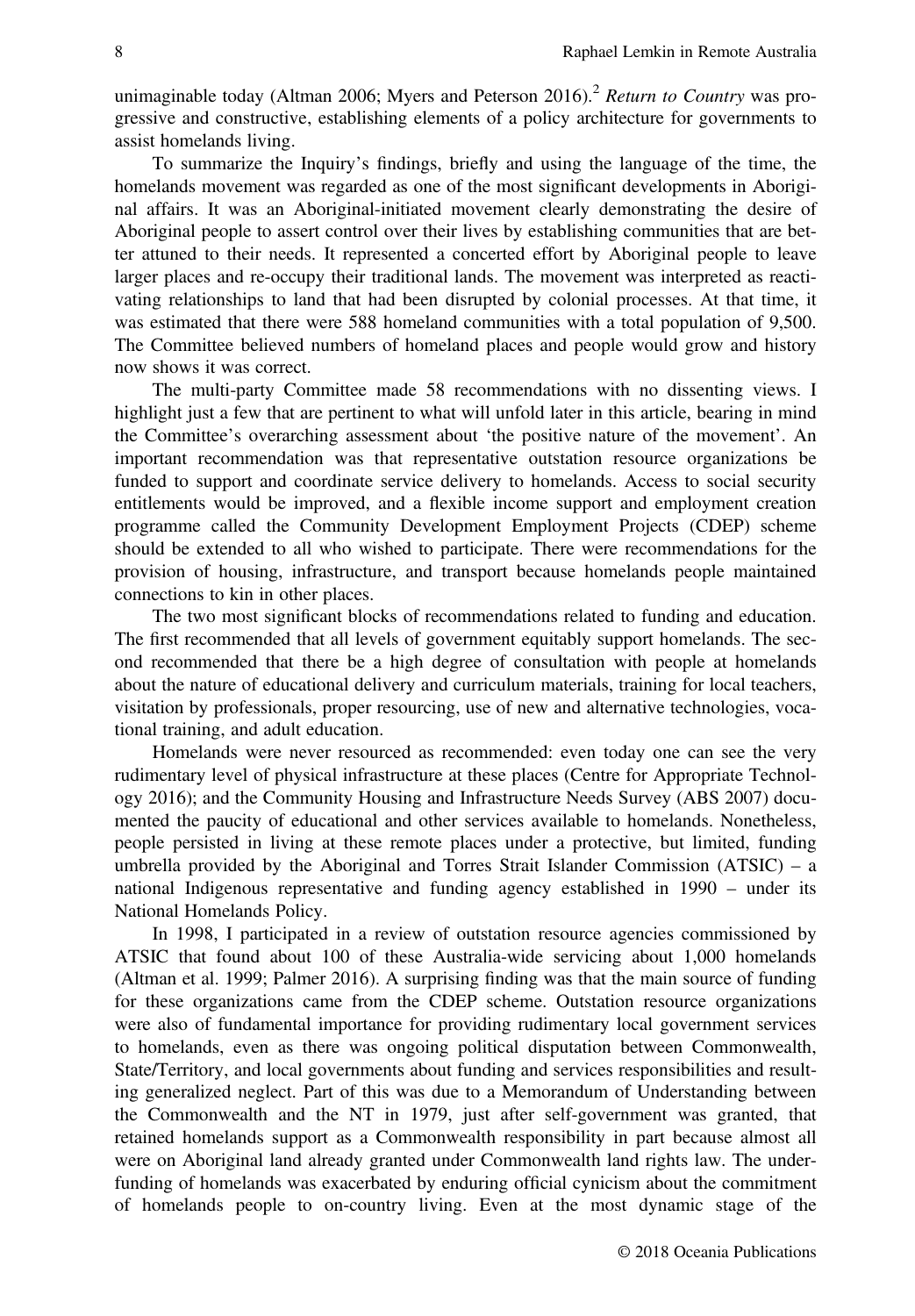movement, in the early 1970s, there were paternalistic requirements for Aboriginal people to demonstrate a 'six month commitment' to homelands to garner the most basic support (Altman 2016; Myers and Peterson 2016).

Following the *Return to Country* inquiry, there has never been any comprehensive support provided to these remote places, in part because governmental machinery is attuned to thinking about stable places and populations, not tiny places with hyper mobile populations. In some ways, homelands are extra-governmental spaces. This suited many people living at homelands, who wished to avoid the colonial state surveillance they experienced in the past, deploying what James Scott (2009) has termed the 'art of not being governed' by living in places that were extremely remote and at times seasonally inaccessible.

#### HOMELANDS AS 'CULTURAL MUSEUMS'

ATSIC was abolished in 2005, a process overseen by then-Minister Amanda Vanstone. Consequently, homelands became vulnerable to a new approach in Indigenous affairs at both national and sub-national levels. This approach is variably referred to as the 'new mainstreaming', normalization, or even 'neo-assimilation', in part because Indigenousspecific programmes have been relocated to mainstream government departments in Canberra. Homelands became caught up, almost emblematically, in these major policy shifts fuelled by culture wars and history wars at a time when the tolerance of liberalism to multiculturalism and Indigenous difference was in decline (see Macdonald 2008; Povinelli 2002).

Vanstone delivered a significant speech in December 2005, 'Beyond Conspicuous Compassion: Indigenous Australians deserve more than good intentions'. It was subsequently published (Vanstone 2007) and got much attention on national radio and in the print media. The speech illustrates how far thinking about homelands had changed in the 20 years since Return to Country. Vanstone decried the parlous situation of Indigenous Australians in remote Australia in general, but it was her use of the term 'cultural museum' in referring to homelands people that captivated the media and angered Aboriginal people. This term suggests that people at homelands are fixed in time and space in static cultural state museums. Yet they are also too mobile but in all the wrong ways, refusing to live in standard dwellings (often unavailable or undesired) and eschewing the trappings of 'civilization', and simultaneously too tied to place and refusing to migrate to larger places for educational and employment opportunities. The combination of Indigenous mobility (as cultural and economic practice) and fixity (ineradicable connection to country) is deeply troubling for the settler state. One is reminded here of James Scott's (1998:1) observation about nomadic hunter-gatherers … 'Efforts to permanently settle these mobile peoples (sedentarization) seems to be a perennial state project – perennial in part because it so seldom succeeds'.

At the heart of Vanstone's discursive critique of homelands was her sudden concern about living conditions at the 1,000 remote communities with less than 100 people each in remote Australia, some of which she had visited in the north of South Australia and no doubt found confronting. She also expressed concern that homelands might be risky environments particularly for women and children (Vanstone 2007). Signalling the early days of the emerging discursive trope concerned with the safety and wellbeing of the child, reminiscent of the Stolen Generations and streamlined into a political art form during the NT intervention 18 months later, Vanstone articulated an anxiety that kids needed a decent education and should make that choice for themselves: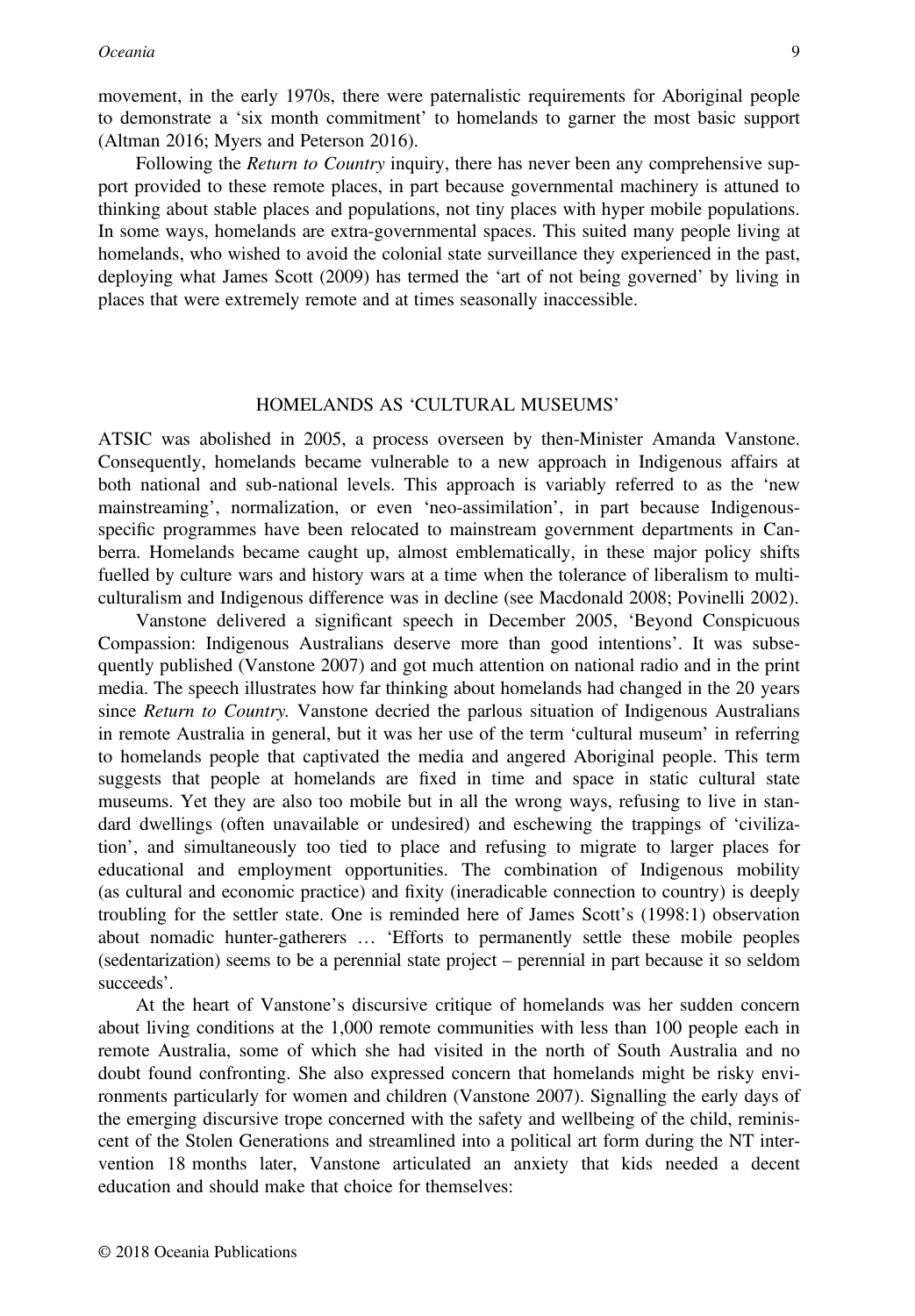And if they want to live in a traditional lifestyle in a remote area: good luck go to them. … But they should have the choice to say: 'No I want to go on and be a doctor or a lawyer'. You know, Aboriginal kids are not dumb, they are as smart as anyone else, and we should have deliver education standards the same, and we should expect the same back [sic]. Our job is to make sure that when the kid's 20 he really does have a genuine choice about whether he wants to go to the city and be a doctor, or a lawyer or a plumber; or whether he wants to stay in his homelands. And not giving him that choice, not having educational standards at that level is consigning that kid to a cultural museum for the benefit of, you know, the chardonnay drinking commentators. $3$ 

This was a precursor of an emerging trope in what has become the 'Aboriginal culture as a negative barrier' discourse – one of four political and parliamentary discourses that culminates in a particular 'Regime of Truth' about Aboriginality (Checketts 2016).

In this discourse, homelands are represented as remote, unpoliced places where traditional culture is strong, and women and children are unsafe, education is poor, and opportunity limited. Services are difficult and expensive to deliver, and people are hyper mobile, yet they also require mobility to get away from homelands for education and employment. Several recent studies have undertaken textual analyses that highlight the need, expressed in political discourse, to save the vulnerable child from the 'primitive savage men' lurking in these remotest places (Checketts 2016; Hinkson 2010; Lea 2012; Macoun 2011; Stringer 2007).

In making these comments, Vanstone represented herself as the champion of saying what needs to be said, unhampered by 'political correctness'. But interestingly, Vanstone made this significant discursive interjection after ATSIC – that provided a degree of political representation to homelands people – had been abolished, not before. Also, she made no concession to the successful aspects of homeland life, even though she had been briefed with evidence of the vibrant livelihoods extracted from even the most difficult of places.<sup>4</sup> However, she was not interested in being influenced by such reports. Realistically, one cannot survive at a homeland without working hard in self-provisioning, irrespective of where the cash comes from, be it through welfare or art sales. One might have thought that the challenge to work hard to make the homelands successful would be a trope endorsed by government.

But Vanstone was intent on endorsing another powerful ideological trope, 'the trouble with culture', one also deployed by Noel Pearson (2000, 2009) in promoting his reform agenda on Cape York, that re-emerged on the eve of the NT Intervention, in June 2007, in the evocative image of the cowering child hiding from abusive drunken parents. This trope was also picked up and deployed by the national broadcaster's *Lateline* (and subsequently in other media), in concocted stories about paedophile rings that were reiterated by then-Prime Minister Howard and Minister Brough to justify the Intervention. Again, in 2014, this trope emerged after a 12-year-old Aboriginal boy committed suicide in the town of Geraldton which is not a homeland. WA Premier Colin Barnett subsequently claimed that the closure of 150 small communities would help reduce the devastating suicide crisis afflicting Aboriginal communities (New Matilda 2015).<sup>5</sup>

This trope was also articulated by public intellectuals as diverse as anthropologist Peter Sutton and economist Helen Hughes. When promoting his book The Politics of Suffering on national television and radio, Sutton (2009) highlighted 'Outback Ghettos' (remote townships) where people were 'trapped'. If maladapted 'traditional culture' is perceived and presented as one problem limiting people's progress to modernisation and development, as Sutton put it (Colvin 2009), then intervention for cultural change is urgently needed.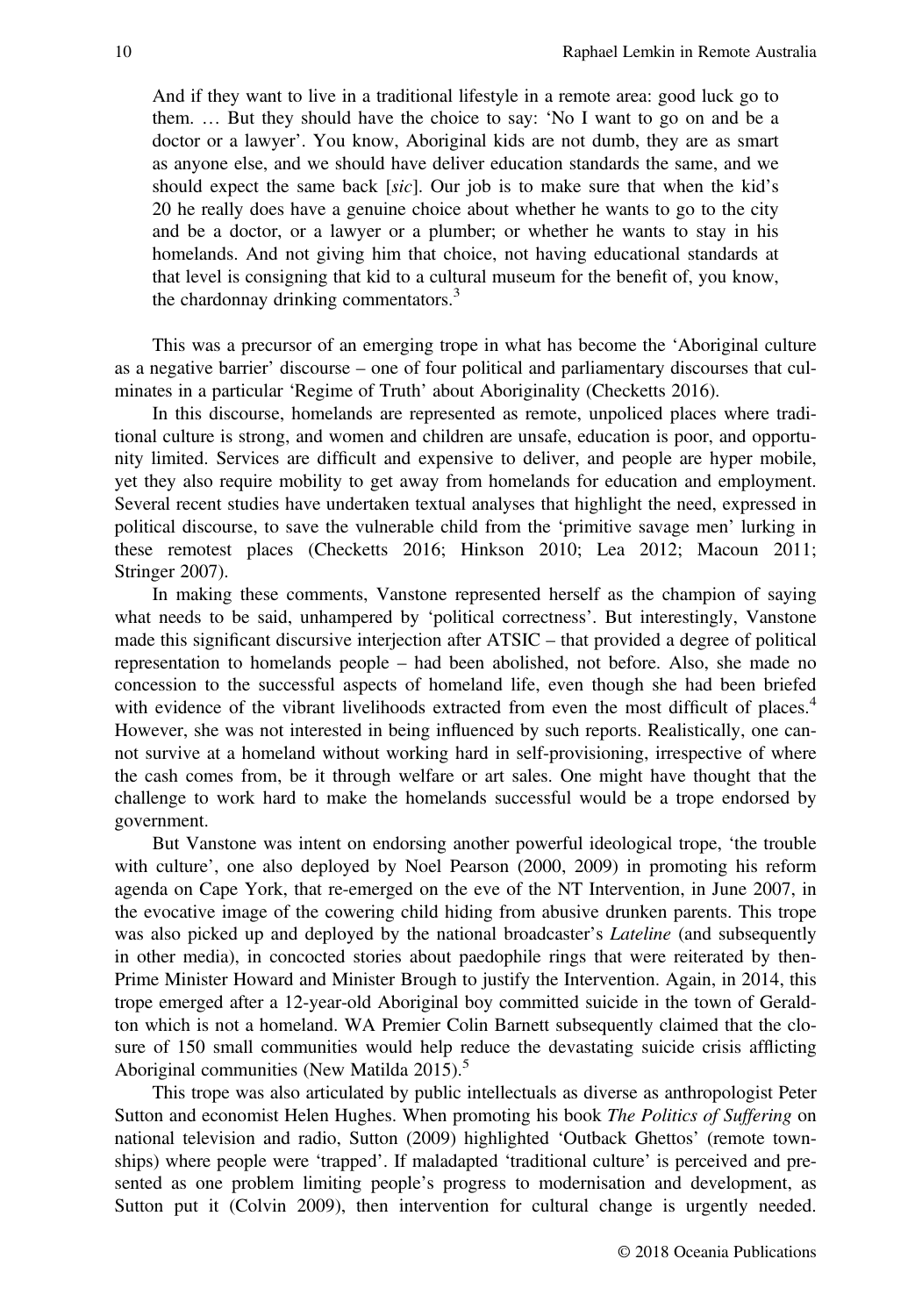Similarly, Hughes (2007) in Lands of Shame conflates homelands with larger townships to argue directly to the Australian government for the closure of homelands. It follows that if particular forms of culture and tradition are perceived to be strongest among homelands people, then something had to be done about this situation.

There is much in this debate about liberalism, multiculturalism and the state that could be examined in more detail, but this would divert me from the analytic arc I am pursuing here. Certainly, the debate resonates with Povinelli's (2002) notion of the 'cunning of recognition' whereby the liberal state tolerates forms of cultural difference that are not repugnant. Indigeneity needs to be performed in ways acceptable to the state. And so, Amanda Vanstone can demean homelands living while simultaneously declaring Aboriginal art as 'Australia's greatest cultural gift to the world' (Price 2005) thus failing to recognize that a high proportion of the art is sourced from homelands. Macdonald (2008) presciently argues that an ontological tension between liberal and Aboriginal world views is likely to see a neoliberal (and colonial) state more conspicuously use its power to contain ethnic difference (also see Strakosch 2015).

### POLICY AND PROGRAMME PRESCRIPTIONS FOR CULTURAL REFORM

Two decades after the celebration of homelands in Return to Country, the changed political mood reflected in Vanstone's intervention saw government attitudes to homelands policy shift dramatically to hostility and outright threats of heightened neglect. This matched, in part, changes in the overarching policy framework away from state-sanctioned forms of self-determination and self-management at homelands (Myers and Peterson 2016) to a form of governmentality that Strakosch (2015) has termed 'neoliberal Indigenous policy' (also see Macdonald 2008).

The Northern Territory National Emergency Intervention, launched in June 2007 in response to the Little Children Are Sacred Report (Wild and Anderson 2007) targeting 73 prescribed communities, originally overlooked the 560 homelands in the hinterland.<sup>6</sup> But the Intervention marked the beginning of an ongoing phase of policy that is directly and indirectly drastically reducing prospects for homelands living. Despite proposals to abolish the CDEP scheme – essential for income support and for the maintenance of the financial viability of resource agencies – and the introduction of income management techniques which tie people to stores in townships as well as the increased pressure to send children to schools often institutionally absent at homelands (Hinkson 2007), life at homelands continued – for a while. But policy intent was clearly demonstrated in a new 'Memorandum of Understanding' (that superseded the earlier one made in 1979) between the Commonwealth and NT Governments which stipulated that no new housing was to be provided at homelands irrespective of need. The infiltration and takeover of 'prescribed communities' by the Commonwealth and its agents, especially government business managers, effectively disempowered and depoliticised community-based organizations which were charged with representing the homelands constituency.

Following the change of Federal government in November 2007, the Intervention laws, passed to continue to 2012, were maintained. In early 2008, as a central element of the National Apology, the Rudd Government established the Closing the Gap policy framework under the Council of Australian Governments (COAG) umbrella (COAG 2008). This new approach bore similarities to John Howard's earlier focus on practical reconciliation and looked to close statistical gaps between Indigenous and other Australians. With policy framed in a way that emphasized statistical equality, the differences at homelands were always going to be deeply problematic: how could the 'gaps' marked by disparities in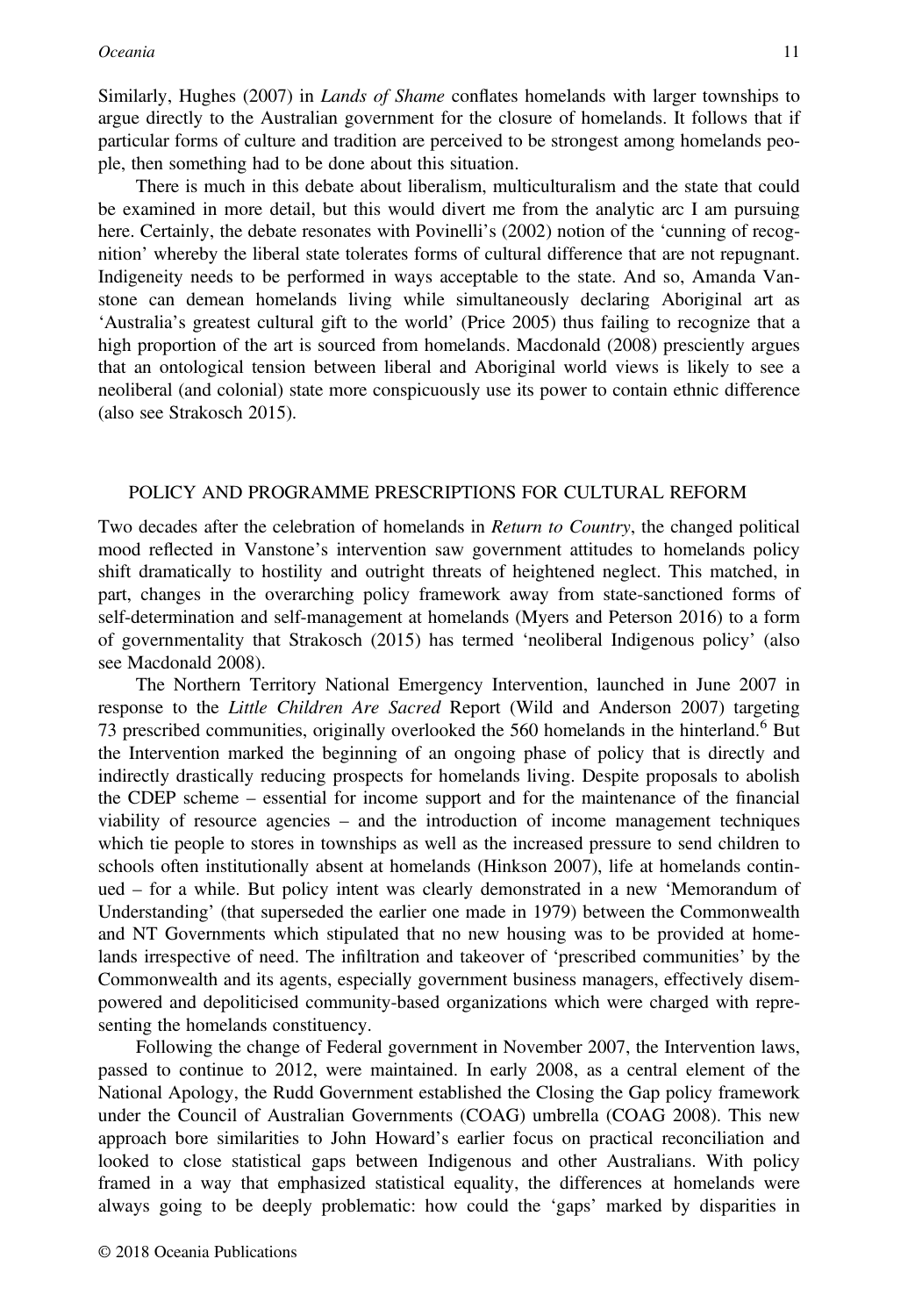health, education, and employment outcomes, as measured by standard social indicators, ever be closed at homelands, the smallest, remotest, and least-serviced places?

Embedded in the National Indigenous Reform Agreement was a set of 'National Investment Principles in Remote Locations' (COAG 2008:E70). While not explicit about homelands, the focus on remote locations clearly had implications for homelands. It stated that so-called 'Investment decisions' should aim to: (1) improve participation in education/ training and the market economy on a sustainable basis; (2) reduce dependence on welfare wherever possible; (3) promote personal responsibility; and (4) promote engagement and behaviours consistent with positive social norms (COAG 2008:E70; Sullivan 2011:109–10).

While Aboriginal peoples' cultural connections to homelands (whether on a visiting or permanent basis) are paid lip service in the reform agreement, policy dictates that government expenditure in service provision should be avoided in places where there are few economic or educational opportunities. What should be facilitated instead is 'voluntary' mobility by individuals and families to areas where better education and job opportunities exist, along with higher standards of services. (COAG 2008; Sullivan 2011:101–10). The connection here with Vanstone's earlier observations are clear.

The voluntary 'facilitation' became blatantly coercive from 2013 when the new Abbott conservative government introduced its Indigenous Advancement Strategy (IAS) suggestive of 'advancement to integration'. The IAS has the stated objectives to achieve 'real' results in the key priority areas of getting kids to school, adults into work, and building safer communities. This was the oft-repeated motto of Tony Abbott, the then powerful self-ordained Prime Minister for Indigenous Affairs.

This approach was highly disconnected from reality on the ground in remote Australia and augurs negatively for those homelands where there are no schools, and no jobs, and where community safety is not any more of an issue than anywhere else – although if homelands are represented as risky environments, then heightened police scrutiny is justified. There is little room in this policy framework for highly mobile and highly flexible huntergatherer ways of living on the land and use of its resources that is underwritten by a combination of state income support, a few available jobs, and a tenuous engagement with market capitalism mainly via cultural industries and natural resource management.

Effective implementation of the broad policy objectives in 'Closing the Gap' will inevitably require the elimination of those smallest dots on the landscape. A core element of approach is a re-energized state project to recentralise homelands people as occurred during the transformation at the frontier to colonial assimilation. Simultaneously there is a parallel focus to revisit the recurring project to 'Develop the North' (Commonwealth of Australia 2015) that has been articulated since 1909 when the transfer of the NT to the Commonwealth was first proposed. The Commonwealth approach looks to force the movement of homelands people up the settlement hierarchy into larger places, modifying their norms and values to match those of mainstream Australians. It is replicated and in lock-step with the approaches of the NT and WA governments (at least until  $2017$ ) – a rare example of a coordinated intergovernmental plan of action on Indigenous matters.

In the NT, under a parallel conservative administration, there were policy proposals, including one called 'Homelands Extra' in 2013, that purported to fulfil the needs of homelands people but instead focused administrative attention and financial support on larger residential centres that were for a short time called 'Territory Growth Towns'. While this policy language has been reframed as the larger towns have not grown but have economically stagnated or declined, the effect has been to further marginalize those living at homelands (Markham and Doran 2015).

In WA, a conservative government released a 'road map' for regional and remote Aboriginal communities called Resilient Families Strong Communities (Western Australian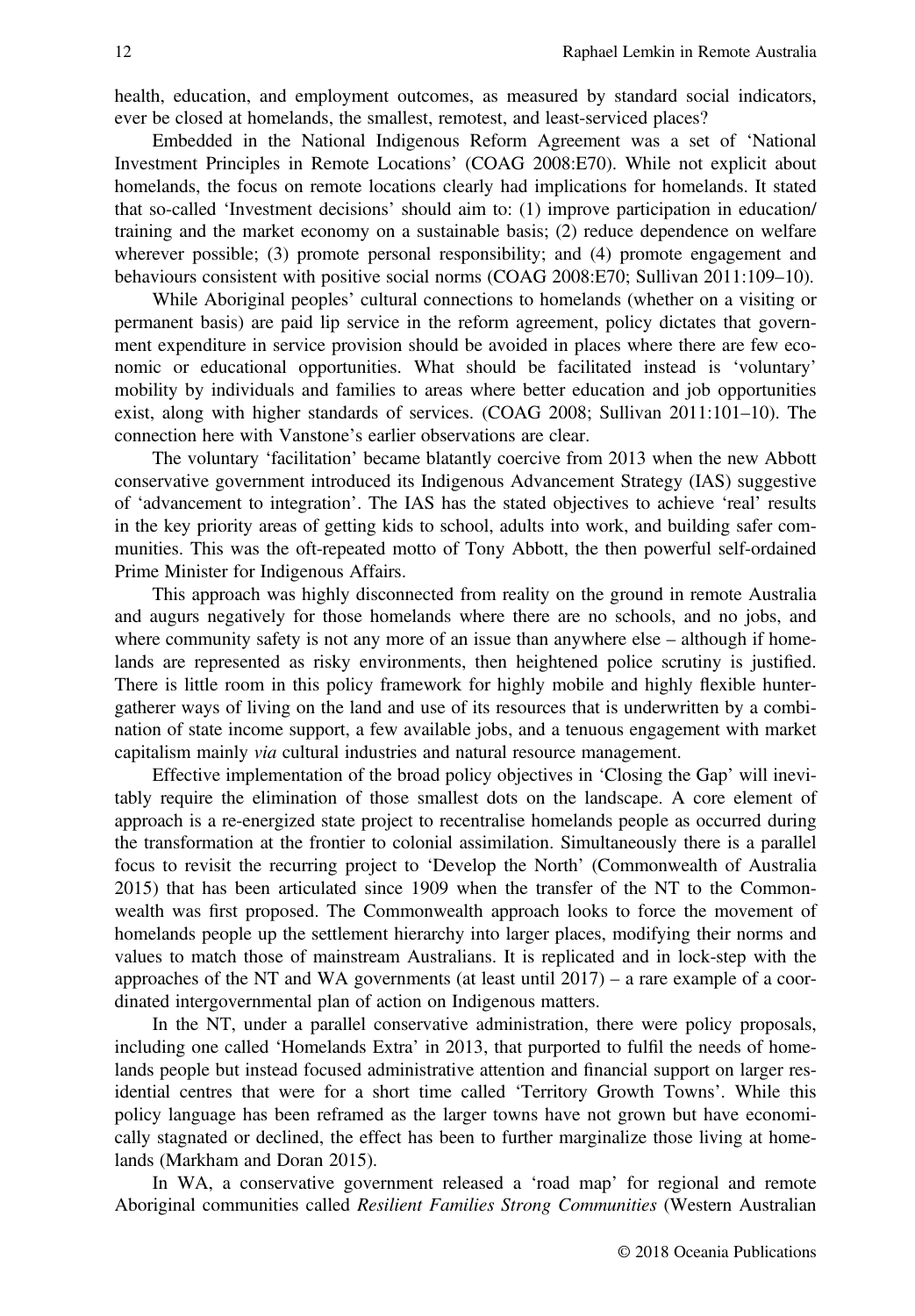Government 2016). This plan is a pastiche of policies borrowed from the Commonwealth, NT, and Queensland. It proposed defunding 150 small communities, often deploying the term 'closure'. This has seen the physical removal of basic infrastructure from some homelands. In 2015, Tony Abbott controversially referred to residence at remote places as a 'lifestyle choice' that should not necessarily be supported by the WA and Australian governments (Mehdora 2015).

Homelands people currently confront a double jeopardy. On one hand, governments are looking to unilaterally break the late 20th century social compact to assist them, looking to redefine homelands as private places. On the other hand, there are emerging legal and administrative compulsions to centralize, even though such migration might dramatically reduce life chances and eliminate distinct ways of life intergenerationally.

The current overarching Commonwealth policy framework has five elements: Jobs, land and economy – getting adults into work; Children and schooling – improving school attendance; Safety and wellbeing – ensuring that Indigenous people are healthy and enjoy the emotional and social wellbeing experienced by other Australians; Culture and capability – supporting Indigenous Australians to maintain their culture; Remote Australia strategies – addressing the social and economic disadvantage in remote Australia and supporting solutions based on community and government priorities (Commonwealth of Australia 2018b).

From the perspective of homelands people each of these elements that have seductive improvement goals could jeopardize aspects of their preferred lifeways, ready-made Closing the Gap 'solutions' for people who live most remotely, flexibly, and differently. While it is not easy to gain access to the programme logic models for these elements, they do exist and inform bureaucratic approaches even as they are kept from public view. An important illustrative example of the programme logic for the Community Development Programme (CDP) prepared by the Commonwealth Department of Prime Minister and Cabinet was

| <b>IAS</b> element                | Actual programme/approach                                                                                                  | Intended outcome                                                                                                                        |
|-----------------------------------|----------------------------------------------------------------------------------------------------------------------------|-----------------------------------------------------------------------------------------------------------------------------------------|
| Jobs, land and<br>economy         | Community Development<br>Programme (compulsory<br>work-for-the-dole); land reform                                          | Compulsory make work for the<br>jobless; training for jobs; and<br>individualisation in business,<br>employment and land tenure         |
| Children and<br>schooling         | Remote School Attendance<br>Strategy/School Enrolment and<br>Attendance Measure (abolished<br>December 2017)               | Participating in standard<br>English-only schooling with<br>financial penalties for<br>non-attendance                                   |
| Safety and<br>wellbeing           | Increased policing; income<br>management via BasicsCard for<br>'food security'; greater external<br>surveillance of stores | Modification and normalization of<br>expenditure of welfare;<br>heightened policing to ensure<br>greater compliance with<br>western law |
| Culture and<br>capability         | Support for acceptable cultural and<br>western governance<br>competencies; arts programmes                                 | Participation in ceremonial activity<br>curtailed, sidelining of customary<br>law; commercialisation of culture                         |
| Remote<br>Australia<br>strategies | Closing the Gap statistical targets;<br>enhanced marketisation of<br>service delivery; special measures                    | The disempowerment of<br>community-controlled<br>organizations; expectation that<br>mainstream norms adopted                            |

Table 2 IAS elements, programmes, intended outcomes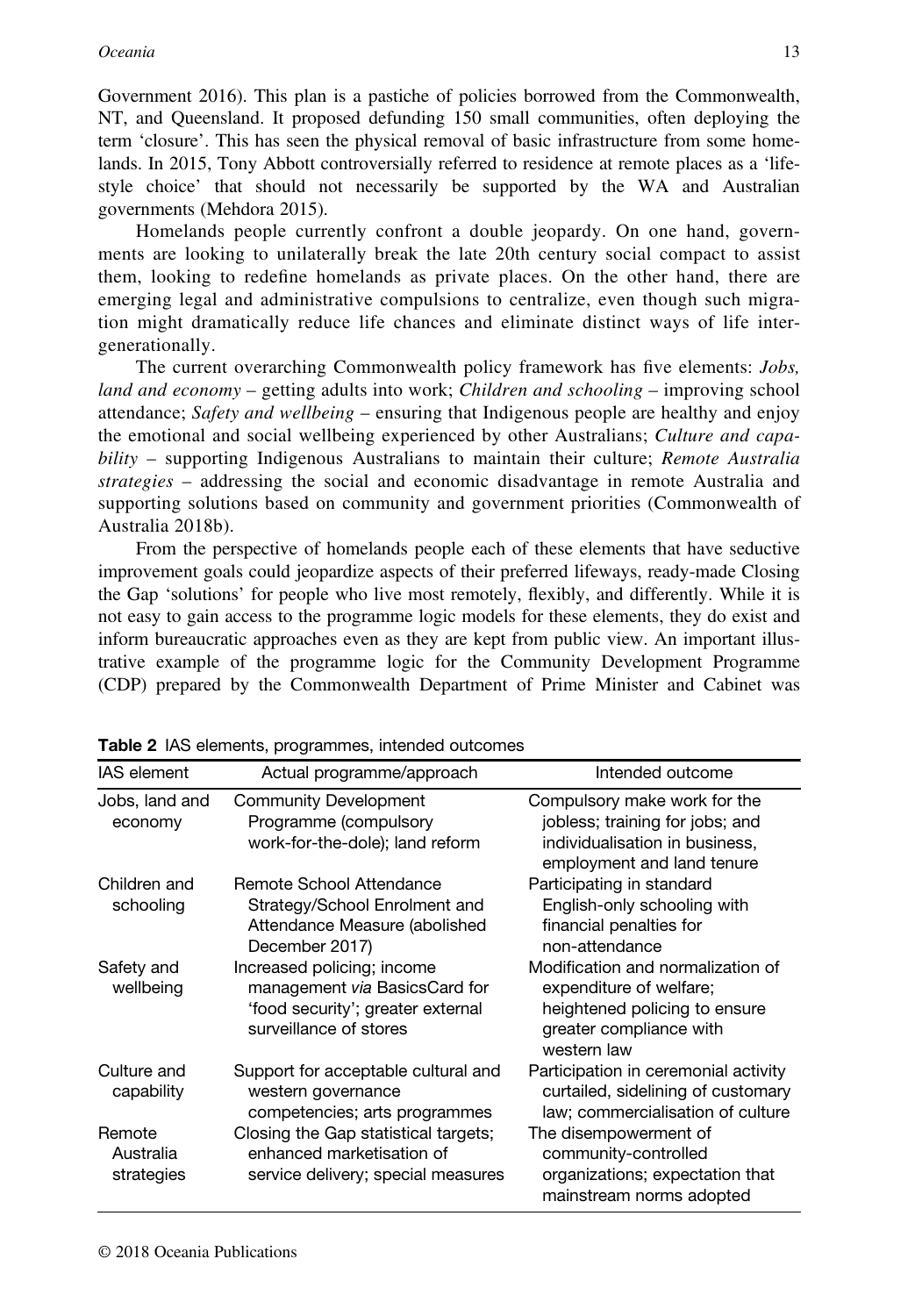accessed after a Freedom of Information application; it is reproduced in Fowkes (2018:145). The logic in the complex model is presented as an intricate matrix that is instructive of the programme's goal to behaviourally and attitudinally transform Indigenous people into mainstream citizens. The intensive forms of daily electronic surveillance of the jobless to ensure compliance with imposed work obligations have significant livelihood implications for homelands people.

In Table 2 above, I summarize the coordinated elements of the Indigenous Advancement Strategy, the actual programme/approach deployed, and my interpretation of their intended outcome.

This imposed suite of programmes aims to recentralise homelands people for close surveillance of their work, education, and expenditure patterns with the explicit goal of altering their norms and values to better align with those of mainstream citizens. This is a 21st century version of what Wolfe has referred to as the logic of elimination (Wolfe 2016). Yet Wolfe (2008:102) also contended that settler colonialism had a generative dimension, the biocultural assimilation of indigenous peoples. Even if this is the case, a problem in remote Australia is that there is growing evidence that such assimilationist (Closing the Gap) goals are failing even on the state's own statistical terms (see Commonwealth of Australia 2018a). Markham and Biddle (2018) document the deepening poverty in very remote Australia. And yet the state persists, because not to persist is to tolerate the refiguring by homelands people of the state and capitalism to their own different ends. Simultaneously, the presence of homelands people on country challenges the asserted state (Crown) right to unrestricted access to mineral resources on Indigenous lands. And not to persist also highlights the continuing failure of the expensive decade-old project of Closing the Gap. This forced recentralisation that is increasingly required to qualify for government assistance produces a form of ghettoization (see also Grieves 2017).

#### BEING KUNINJKU

I now move to describe how the suite of programmes constitutes 'techniques' to extinguish the hunter-gatherer subjectivity of homelands people and so eliminate them as a social group. I do so from my fieldwork observations and discussions in recent years with Kuninjku-speaking people and so provide ethnographic evidence to illustrate my argument that a logic of cultural genocide is intentionally embedded in these programmes. I use this group as an exemplar of the experience of many homelands people, acutely aware of regional variations, for several reasons: I am very familiar with their changing circumstances and I have recently had the opportunity to engage with several long-standing friends in collaboration with a skilled linguist and interpreter Murray Garde, especially on questions about their aspirations.<sup>7</sup>

By way of brief background (for more detail see Altman (2016, 2018)), in the 1960s Kuninjku-speaking people resisted and then rejected incorporation into a distorted form of state capitalism in the artificial township of Maningrida – established as a government settlement in 1957 with the clear intent to alter their nomadic way of life for eventual assimilation. Instead, after a decade or so of residence in Maningrida, they made the conscious choice to go back to their homelands and entered an informal social compact with a then more progressive state from the early 1970s. Under the policy of self-determination that was responsive to Aboriginal aspirations to decentralize (Myers and Peterson 2016), homelands living was initially tolerated, and then encouraged in Arnhem Land, but it was only minimally resourced. Kuninjku as a community, living primarily at homelands, ultimately accepted a form of second-class citizenry in exchange for relative autonomy. For many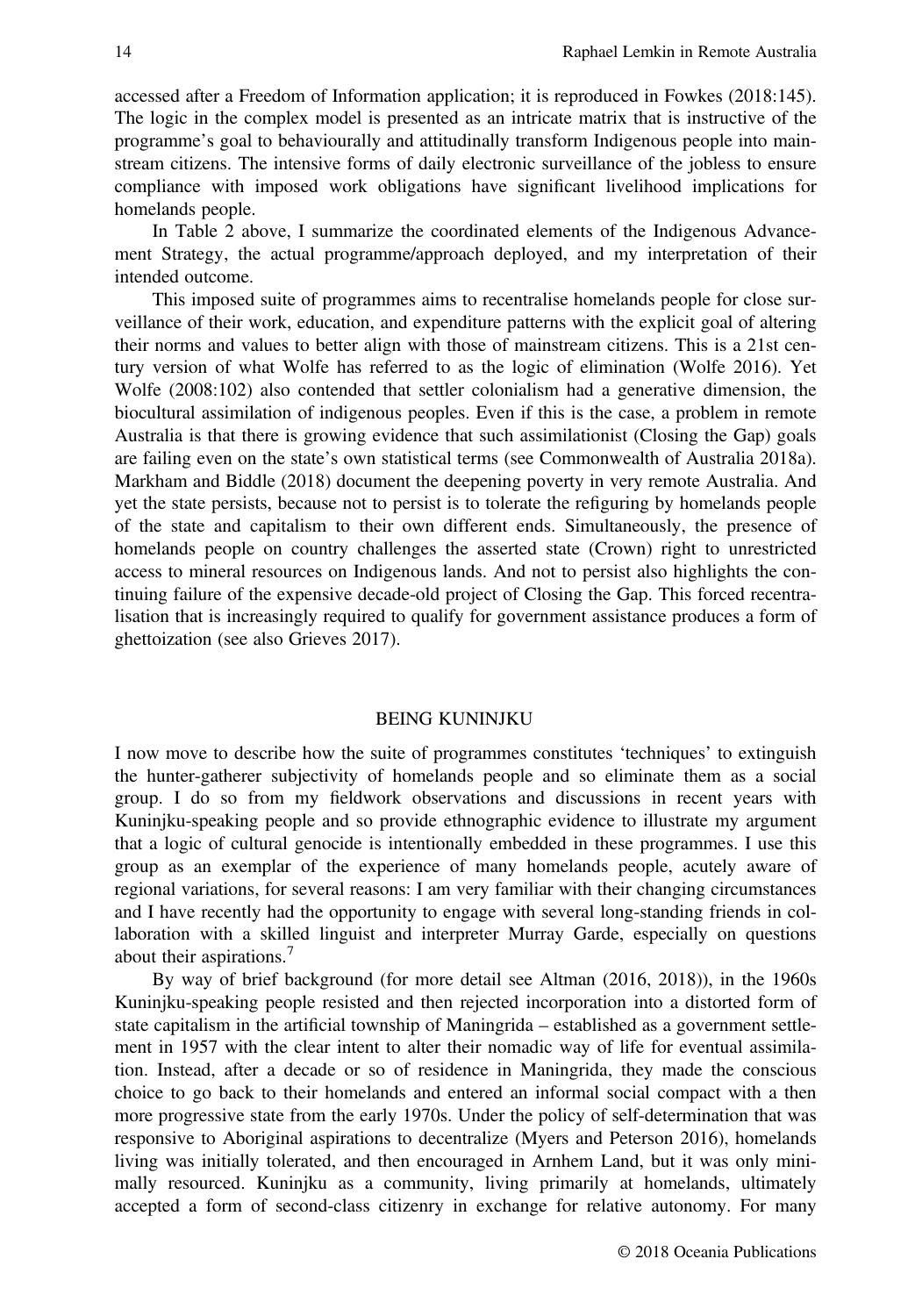reasons, including relative economic success, this preference abated in the late 20th century, and increasingly Kuninjku lived between Maningrida and their homelands, more recently mainly in the township of Maningrida. Kuninjku people today see this shift in residency as due to changes in government policy, but my interlocutors are also acutely aware of the lure of Maningrida for younger generations, in part because of the absence at homelands of now 'essential' services like mobile phones and Internet access.

Let me now summarize a few observations from their perspective, weaving the statements of several interlocutors into one narrative without being overly reductionist. Kuninjku people are deeply concerned that the government keeps changing 'rules'. They are also aware that their representative and service delivery organization seems to have changed, doing what the government wants (as an employment and training provider). Why, people ask, did the government rules change, and why did they make Bawinanga, their organization, do what the government wants rather than work for Kuninjku? People understand the government wants them to stay in the township; they highlight that they have built new houses in the township to attract people in (even though extreme overcrowding is ubiquitous), while failing to build any houses at homelands. People are worried about the constant pressure for the new generation, the young, to move to Maningrida, to adopt Balanda (European) ways and to forego Kuninjku ways. They are deeply concerned about the new generation stuck in Maningrida developing a taste for western foods from the store: 'We are the last generation to eat bush tucker but the children today they are not used to eating bush food'; 'If you stay here in Maningrida, you do not learn anything about your country and how to gather food from it'; 'You only think about chicken and Balanda [white people's] food'. When people come to Maningrida they become like Balandas: 'Today people of this generation are not really standing properly on the ground [their ancestral land]; they do not tread upon the ground with the same confidence'. There is concern that people are losing intimate knowledge about places and species and are not maintaining responsibility for sacred sites and the graves of the deceased at homelands.

Kuninjku understand that a new work-for-the-dole scheme introduced in 2015 has replaced the modicum of income security provided to them by the CDEP scheme in the past. The newly named CDP (that sounds just like the popular CDEP and whose programme logic is referred to above) means less income and greater risk of being financially penalized for not turning up to work every day. They understand that their outstation resource agency the Bawinanga Aboriginal Corporation, what we might call a political and economic institution that has been of fundamental importance to the operation of their mode of livelihood (that I term 'hybrid' – a historically successful mix of transfer payments, arts income, and returns from hunting) has been drastically weakened. It gets less funding from government, but also went into special administration for two years owing to financial mismanagement and is now burdened with debt. Most Kuninjku do not want mainstream forms of full-time employment, although some, working as rangers or in the arts, do. They are aware of emerging inequalities, how some young people get jobs as rangers, with access to vehicles and guns and game, but such emerging inequalities are resisted through maintenance of principles and practices of sharing, people articulate normative rules based on kinship and reciprocity: 'We must never refuse any request from family; we must give to them every time'. People speak their own language, and they are reluctant to send their children to school in Maningrida where all teaching is in English. They are subject to a compulsory income management scheme if on welfare, but this does not worry them unduly. They share food, and they share tobacco, a substance whose purchase with welfare is intentionally restricted by the electronic BasicsCard.

People are angry that when they live in Maningrida they live in crowded and unsanitary conditions. And they are angry about their relations with the police that are becoming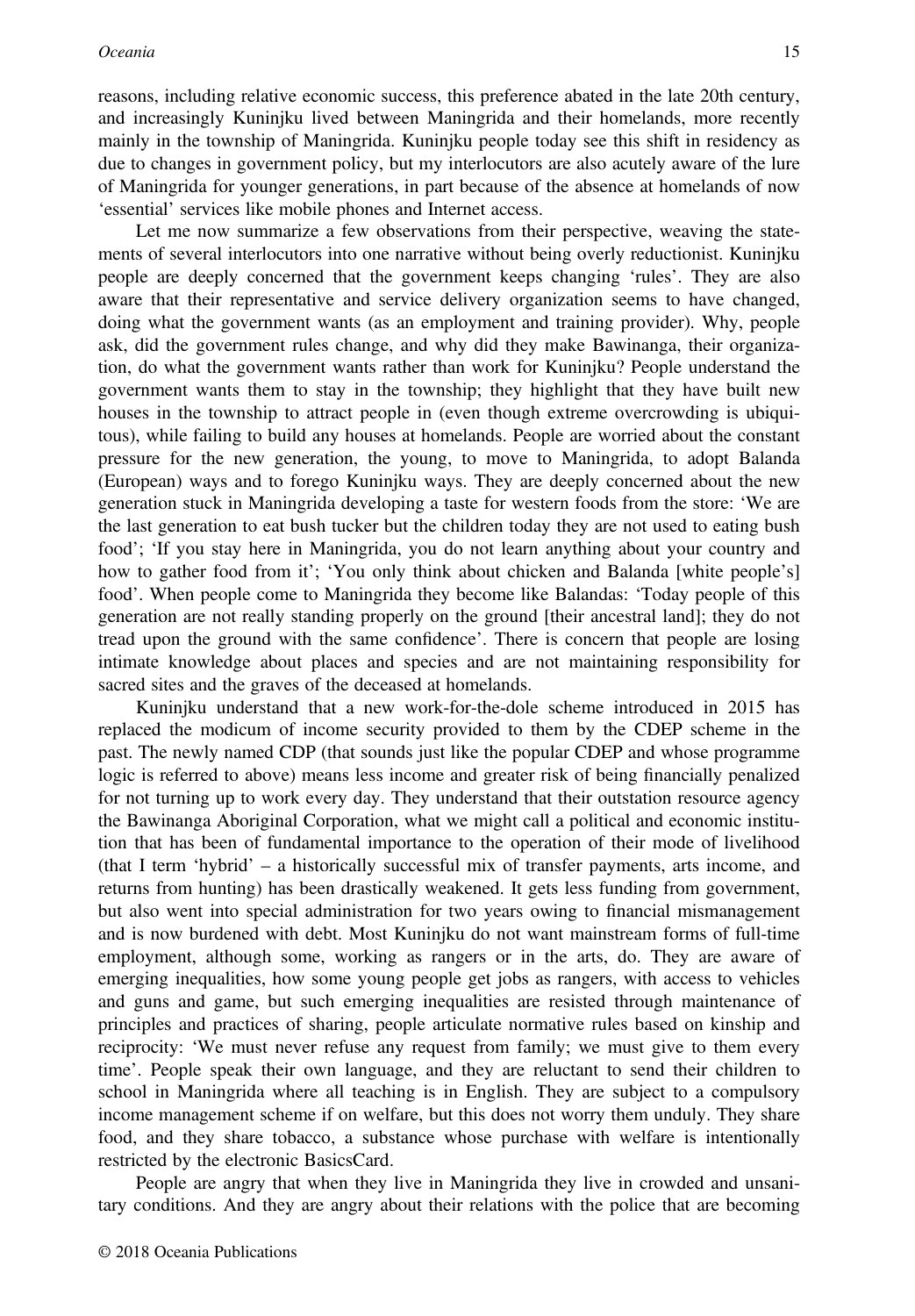increasingly acrimonious as Kuninjku are apprehended for driving unregistered vehicles, or without current driving licences, or having guns impounded because the user does not have a licence or a gun safe. They are acutely aware of the greatly increased criminalisation of the younger generation, many who have no income and sit outside the welfare safety net because they will not comply with onerous work-for-the-dole requirements, of needing to pay fines to keep their offspring out of gaol, seeing family members imprisoned for fine default and for dealing in marijuana. People are devastated by the high rate of early death for Kuninjku, people dying in the 40s and 50s, the growing financial burden of mounting proper funerals for close kin, and the associated burden of deep grief. They worry about intergenerational loss of knowledge and skills transfer. At the other end of the demographic spectrum, they are deeply worried that for the first time in living memory Kuninjku children assessed as 'failing to thrive' have been taken from their parents and fostered in Darwin. Such action suggests that their commentary on hunger, which I mentioned earlier, is for them a lived reality. As reported elsewhere (Altman 2018), my interlocutors invariably see 'the good life' in the past tense.

I could say much more, $8$  but my aim here is primarily to juxtapose the abstract perspectives evident in policy statements and programme logics, imagining incorporation into a mainstream that is non-existent in this region, with the lived reality and views of people who are the subjects of this policy. They are being corralled into town for transformation as in the colonial past, for norms and values modification using a western logic of behavioural economics. But they are resisting. Some manage to live at homelands still, others move between the homelands and Maningrida or even into town camps in Darwin. Even as the state is looking to eliminate a form of transformed postcolonial hunter-gatherer lifeway that was relatively successful, Kuninjku people can see the intentionality in what is being proposed. They can see that to lose contact with their land and sacred places and ceremonial life on their country, their hunting traditions and their ethics of familial sharing will undermine what is critical to their sense of who they are, what it means to be Kuninjku.

## RAPHAEL LEMKIN IN THE OUTBACK

For some years now, I have found Patrick Wolfe's (2006, 2016) theorisation that the logic of elimination is an organizing structural principle of settler colonial society in Australia broadly compelling. And yet in the past I have also seen this process of elimination challenged. There was a glimmer of hope in the partial recognition of land rights. Then the homelands movement was assisted by now defunct policies of self-determination and selfmanagement. This movement allowed for the active agency of Aboriginal groups to diversely refigure their economic and political relations with the state, and with market capitalism, to ensure the continuation of a distinct lifeway.

All this has changed. As outlined in my introduction, I no longer find my previous analytical framework based on a critical 'anthropology of development' approach convincing (see  $e.g.$  Altman 2016). This earlier work was based on an interpretation that the destruction wrought on homelands people was an unintended consequence of a failed project of improvement (Li 2007), as political and bureaucratic classes looked to render deeply historical and structural development challenges 'technical' to borrow James Ferguson's (1994) much-used terminology.

And so I turn to analyse how the logic of cultural genocide is applied to homelands living. In Table 3, I summarize Lemkin's general theory of genocide and apply it to a categorical context, homelands people. I do so for the present, that I interpret as the apex, to date, of a coordinated plan of cultural elimination that has evolved over the previous decade. This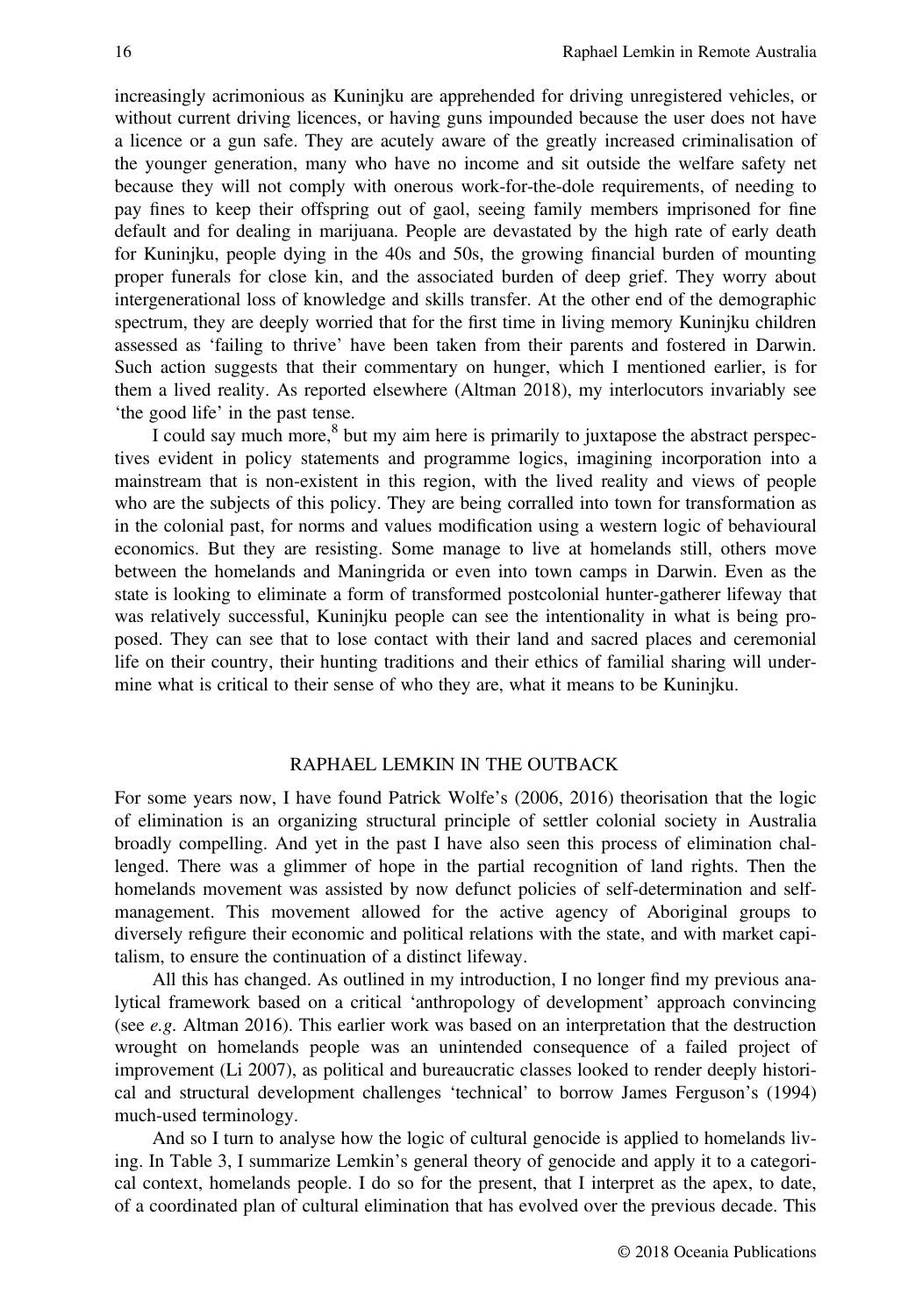|                   | Techniques from Axis Rules in                                                                  | Australian government techniques for                                                                                                                                                                 |
|-------------------|------------------------------------------------------------------------------------------------|------------------------------------------------------------------------------------------------------------------------------------------------------------------------------------------------------|
| Field             | Occupied Europe (published 1944)                                                               | homelands people today                                                                                                                                                                               |
| Economic          | The destruction of the foundations of<br>economic existence crippling<br>development           | Destruction of the foundations of the<br>homelands economy cripples<br>development                                                                                                                   |
| Political         | Local institutions of self-government<br>destroyed                                             | Local institutions of self-government<br>destroyed and depoliticised                                                                                                                                 |
| Social            | Abolition of local law and local courts                                                        | Abolition of customary law in<br>sentencing and local courts;<br>enhanced criminalisation                                                                                                            |
| Cultural          | Local population forbidden to use its<br>own language in schools                               | Monolingual English-only schooling<br>and punishment for non-attendance                                                                                                                              |
| <b>Biological</b> | Depopulation policies pursued;<br>under-nourishment of parents                                 | Removal of children assessed as<br>'failing to thrive'; poverty linked<br>hunger; low adult life expectancy                                                                                          |
| Physical          | Racial discrimination in feeding;<br>endangering of heath; mass killings                       | Racial discrimination in controlling<br>expenditure of welfare and forced<br>labour; overcrowded housing;<br>people deprived of traditional foods                                                    |
| Religious         | Disruption of religious influences<br>especially in the field of education                     | Discouragement of traditional<br>ceremonial life and controls on<br>requisite mobility                                                                                                               |
| Moral             | Creation of an atmosphere of moral<br>debasement to weaken the spirit of<br>the national group | Demeaning of norms, values and<br>customary practices especially of<br>sharing with kin and ceremonial life;<br>national humiliation in media<br>coverage focused on untrustworthy<br>Indigenous men |

Table 3 Lemkin's techniques of genocide in various fields applied to homelands people

systematic comparison indicates an extraordinary similarity, bearing in mind that Lemkin's theorisation was informed both by his careful legal analysis of administrative practices in Occupied Europe, but also by his largely unpublished lifelong historical research on genocide (Docker 2008; Frieze 2013; Short 2016).

Let me now link these general correlations to the particularities of the Kuninjku ethnographic material. In the economic field, the centralisation of Kuninjku has seen them deprived of their means of existence, while their well-documented reduction in standard of living and access to cash has undermined their connection to country and ceremony, what Lemkin terms cultural-spiritual requirements. In the *political* field, local institutions of selfgovernment have either been destroyed or depoliticised, with different patterns of imposed administration, many more police and a Canberra-appointed community overseer with powers to report back to Canberra. While I am not a criminologist I am acutely aware that Kuninjku criminalisation and imprisonment are escalating. In the *social* field, the legislated requirement to ignore customary laws and the enhanced imposition of Australian laws are further impoverishing already poor people with fines or imprisonment for fine defaulting; and depriving them of their contemporary means of production – trucks and guns. In the cultural field, artistic media is promoted for sale and export and is celebrated by metropolitan elites, an arena of continuing success. But the means to sustain the land-based cultural knowledge underpinning these marketable productions are curtailed. This includes the fact that teaching at the local school is in English, not Kuninjku, and the curriculum is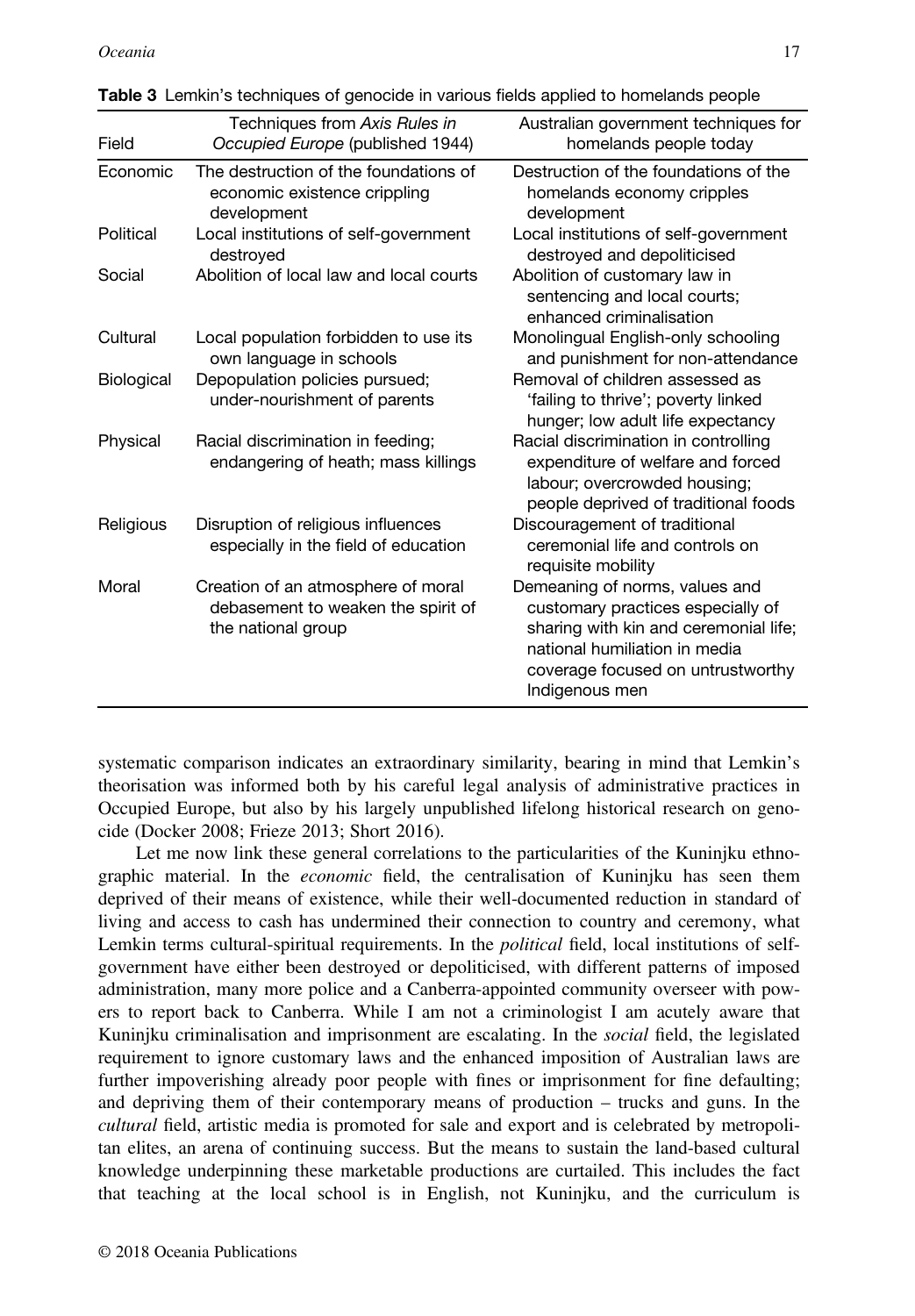mainstream Australian. In the *biological* field, children who are assessed as 'failing to thrive' are removed to Darwin, fostered with non-Indigenous families and experiencing language and cultural loss. The struggle for livelihood is seeing a lowering of survival capacity, increased mortality rates and likely future morbidity risk for the young. This is partly because in the physical field there is an endangering of health with low-quality overcrowded housing, a lack of access to hunted game replaced in the name of 'food security' by unhealthy fast foods in local shops. In the *religious* field, there is active discouragement of traditional ceremonial life with those on welfare facing administrative hurdles to participate in mortuary ceremonies that are increasing in frequency. And in the *moral* field, there is an ongoing discursive assault that treats Kuninjku while formally Australian citizens as deviant and deficient, as denizens in need of imposed measures like income management and compulsory work-for-the-dole to regulate their behaviours. The burdensome administrative hurdles put in place to allow qualification for welfare benefits both demean Kuninjku and divert them from more productive activity on country; talented hunters are required to undertake menial municipal work.

I make three observations to summarize the compelling applicability of Lemkin's general theoretical framing to life in Arnhem Land today. First, there is clearly a coordinated plan to strike at the very foundations of life at homelands. This does not mean that there are no vestigial programmes, most notably in the arts and in environmental management, that support connection to homelands, but these are swamped by the implementation of an overarching programme matrix for cultural extinguishment. Second, it is difficult to believe that this coordinated plan is not intentional given the electronic and statistical technologies of surveillance and monitoring and the human overseers that have been imposed on remoteliving Aboriginal people. There is a growing body of academic research, some reported in the mainstream corporate media, that shows that living conditions for homelands people are in absolute decline. Finally, is this project based on a logic of cultural genocide universally successful? Of course not: there are groups that are managing to maintain a tenuous hold on homelands living. Much depends on the level of financial dependence on the state. Some groups have been able to dilute state affects by developing supportive and instrumental relationships with the corporate sector; or with independent non-profit organisations and philanthropy. But such counter-examples, often based on productive partnerships with non-Indigenous actors, do not negate state intentionality and the logic of cultural genocide.

#### **CONCLUSION**

In this article, I have set out to explore the effects of the ongoing and long-standing settler colonial project of Indigenous character reformation with a focus on those trying to live at homeland communities. I am suggesting that a powerful ideology of 'development and progress' for remote Indigenous Australia is seeing a policy framework and set of programmes put in place by governments to eliminate the lifeways of homelands people. I have set out to systematically demonstrate that the technical processes for doing so are coordinated and structurally intentional. Historically, Indigenous people in remote Australia were centralized and subjected to a colonial regime whose governmentality was violent and destructive. Then, for a time from the early 1970s, a more tolerant policy shift to state-sanctioned selfdetermination and land rights saw many Aboriginal people choose to move back to their ancestral lands and create new postcolonial possibilities. An element of this decolonising transformation was an informal social compact with the state that saw people at homelands receive minimal support while living in largely ungoverned spaces that allowed them a degree of autonomy to maintain modern, highly mobile, forms of hunter-gatherer living,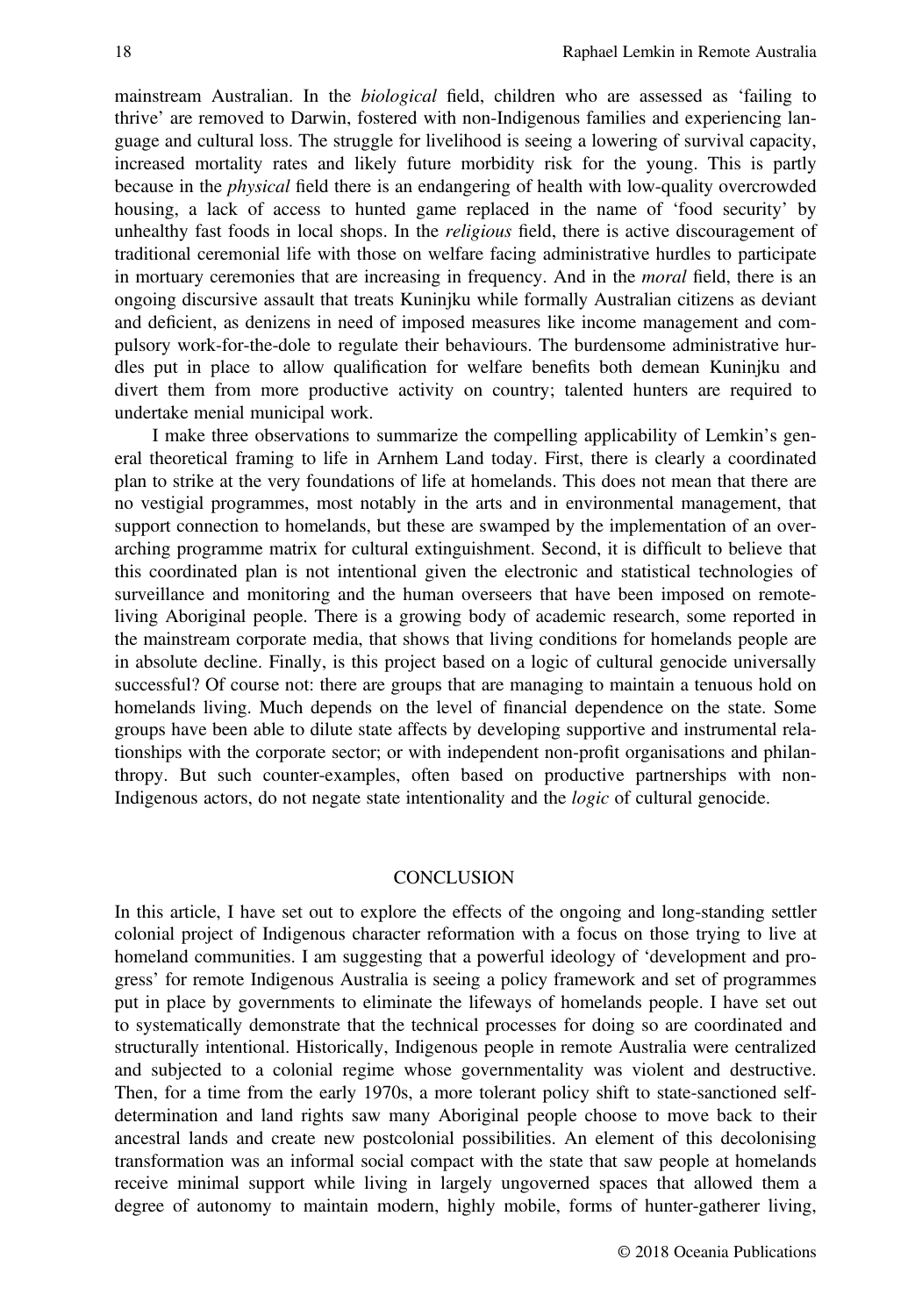even as they engaged increasingly in hybrid forms of livelihood that included engagements with market capitalism. By the time I lived at Mumeka with Kuninjku people in 1979, their lifeways had already fundamentally transformed, cultural change over which they had some control was under way. As I show with reference to the Return to Country Inquiry (Commonwealth of Australia 1987) homelands living was judged by those in power as positive and a relative success.

For many reasons the policy perspective tolerant of homelands living began to dissipate a decade later, culminating in what I see as a pivotal political moment when Amanda Vanstone (2007) made her influential 'Cultural museums' speech in late 2005. The ostensible reason for this radical shift was that the conduct of homelands people was deemed to be unruly and in need of closer scrutiny and paternalistic governance for reformation. A key component of that unruly conduct was hyper-mobility that can be explained in part by cultural continuities, in part by the need for regular movement to access basic services unavailable at homelands owing to state neglect. The proposed solution was to deploy a set of blunt instruments to recentralize homeland people to larger places depicted as more conducive to development where basic services could be delivered more cheaply to more stable populations whose conduct could be monitored and modified. Programme logic that has been made visible, such as for the Community Development Programme, shows a clear governmental intent to attitudinally transform Indigenous people who are jobless and welfare dependent into job-ready workers, on standby to participate in the grand national project to 'Develop the North' (Commonwealth of Australia 2015). A key element in this transformation is a quest to individualize Indigenous norms and values that currently prioritize kinship and reciprocity.

While unravelling the convoluted motivations of key state and corporate actors is not central to my argument here, in my view access to a massive estate of 'reserved' land is far more important than access to a reserve army of labour. This mirrors Wolfe's (2006) argument that territoriality is settler colonialism's irreducible and enduring element. For as Fig. 1 shows, much of the north is under Indigenous title and is likely prospective for mineral extraction and capitalist accumulation by dispossession (Harvey 2010:244). In remote Australia the current dominant policy paradigm to 'close the gaps' might just be a ruse to empty the vast landscape of homelands to facilitate its future capitalist development. This hegemonic project is proceeding largely unimpeded for two main reasons. First, homelands living has always been predicated on a degree of state sanction and financial support. This dependence renders homelands people vulnerable to state affects and unilateral policy shifts. Second, the representative organizations of homelands people from the national ATSIC to the regional resource agencies have been eliminated, co-opted or significantly defunded – political representation has been greatly weakened.

My key proposition is that the settler state project to effectively delink Indigenous people from homelands, connection to country and associated hybrid modes of mobile living that are inclusive of hunting and gathering can be understood in the terms of cultural genocide. Highlighting the situation at homelands is not to exclude Indigenous people in other places subject to similar genocidal processes; nor am I suggesting that that there is no pushback from homelands people to this project. Indeed, some anthropologists might take issue with my analysis on three grounds: that intentionality and coordination is not properly established or even possible; that cultural change cannot be clearly differentiated from cultural genocide; and that I underestimate the strength of agency and resistance.

In my view, intentionality is established by tracking the arc over the last decade from political discourse to programme implementation, bearing in mind Short's (2016:14) call to also consider 'perpetrator selection': homelands people may have been targeted for special interventionist 'solutions' to what is viewed as a particular Indigenous 'problem'. The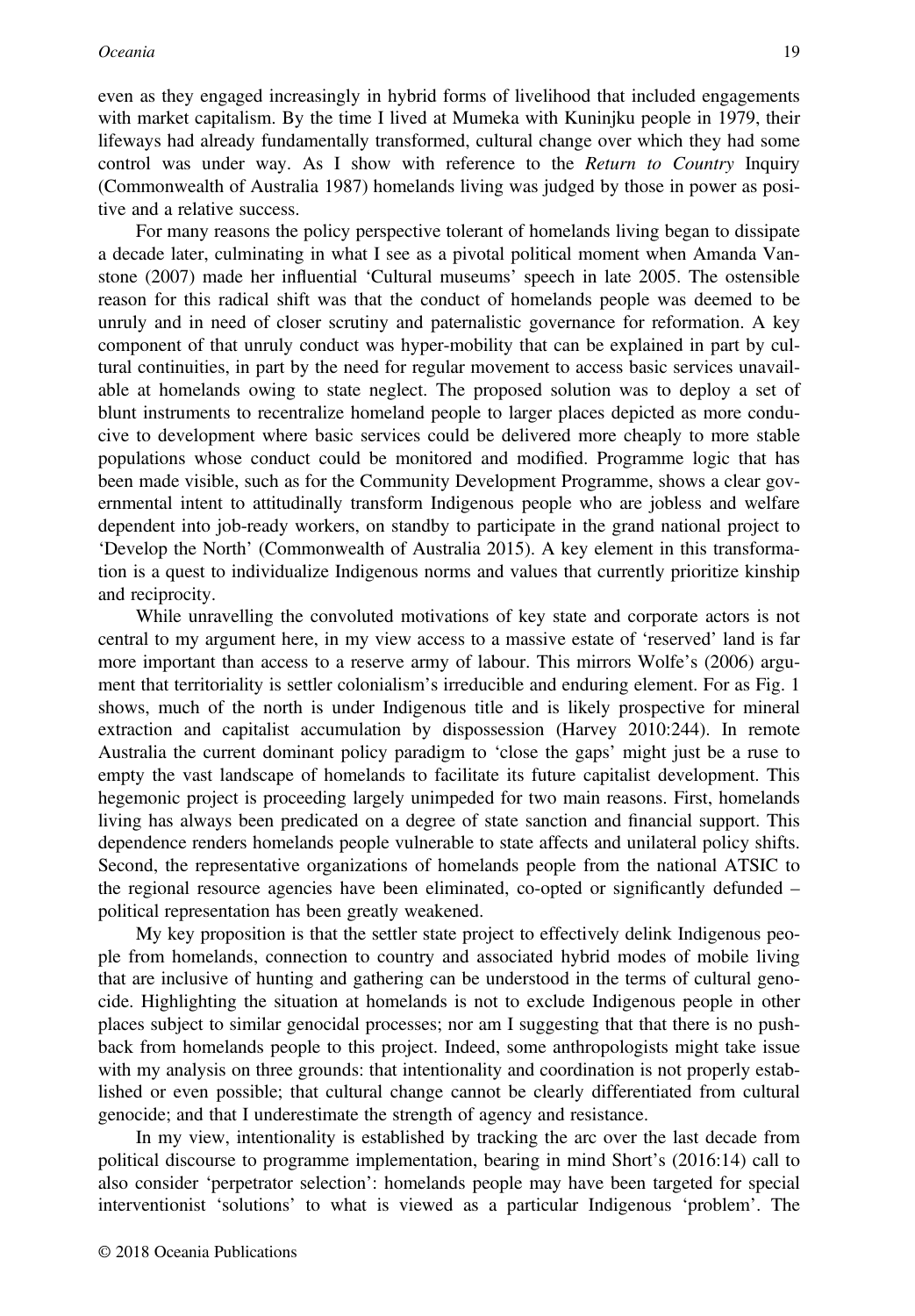commitment to coordination while never implemented perfectly (Lea 2012) is nevertheless evident in the Closing the Gap approach of Australian governments from 2008, but more particularly in the relocation of most Commonwealth programmes listed in Table 2 to the Department of the Prime Minister and Cabinet from 2013. The methods and techniques of cultural genocide as outlined in Table 3 mirror this coordinated plan of different actions that aim to destroy the essential foundations of homelands living. Whatever the underlying motives for effective dispossession, I concur with Short's (2016:157) observation that the exertion of forcible control over people's lives and the moves to forcibly coerce people off their homelands is intentional.<sup>9</sup>

The distinction between cultural change and cultural genocide is open to debate especially as from an anthropological perspective 'culture' is never eliminated. Indeed, there are even hints in policy that it is only the unacceptable elements of culture, like hypermobility and kin-based sharing, that need to be surgically removed, while positive aspects of culture like art and environmental knowledge are retained – as if the 'high' culture can be neatly dissected from the everyday culture. The key issue here is who is driving the change; and at what pace. If cultural change is driven by Indigenous people themselves who are granted a degree of political autonomy, as occurred with the historical establishment of the homelands movement, this is not genocidal. But in so far as being a homelands person is synonymous with attachment to, access to, and use of the land, then the forcible aim to destroy the cultural pattern of a group and replace it with the national pattern of the oppressor (Lemkin 2008:xxi) is genocidal. If the relationship with the land of homelands people is forcibly broken down or intentionally hampered by settler state political ideology implemented in policy and programmes, then a genocidal logic is at work.

All of this is not to deny that there will be a diversity in implementation, especially at the local and regional level, across much of the continent; and a diversity of response by homelands people – their agency and resistance may or may not prove to be effective. I want to end with some vexing questions around two issues: First, what is at stake in this destruction? And second, how might these destructive policies be challenged, is there a decolonising pathway out of the currently genocidal relationship between the state and homelands people, or is this relationship structural and ongoing?

Lemkin notes (Lemkin 2008:xxi), 'It takes centuries and sometimes thousands of years to create a natural culture … but Genocide can destroy a culture instantly, like fire can destroy a building in an hour'. Maybe 'instantly' in deep historical terms, but for three decades homelands people did resist and reverse a project of colonial elimination through what proved to be unsuccessful assimilation. An economic and social formation emerged based on highly flexible modes of living. On country living saw the maintenance of Indigenous cultural and ecological practices at homelands that are grudgingly valued even as they are threatened. There is even a view that such practices can be maintained on an expeditionary basis from residence at larger places as if peopling the landscape is inconsequential. The value of such practices might not be readily quantifiable, but they are irreplaceable. The recolonizing project is denying homelands people the social justice right to live on land that they have reclaimed under Australian law. What might be the cost of this, not just to homelands people but to the social fabric of a settler state formation already struggling for legitimacy? And for humanity in the current moment of global uncertainty?

Sociologist Damien Short (2016:37) calls for academics to look at the contexts and ways indigenous cultures are changing in the face of settler colonialist expansionist governance. Historian Tony Barta (2015) suggests that it might be productive to liberate genocide as a contemporary activist concept. It strikes me that anthropologists with their grounded ethnographic methods and long associations with particular people and places might be well positioned to make important contributions to such debates at a time when there is urgent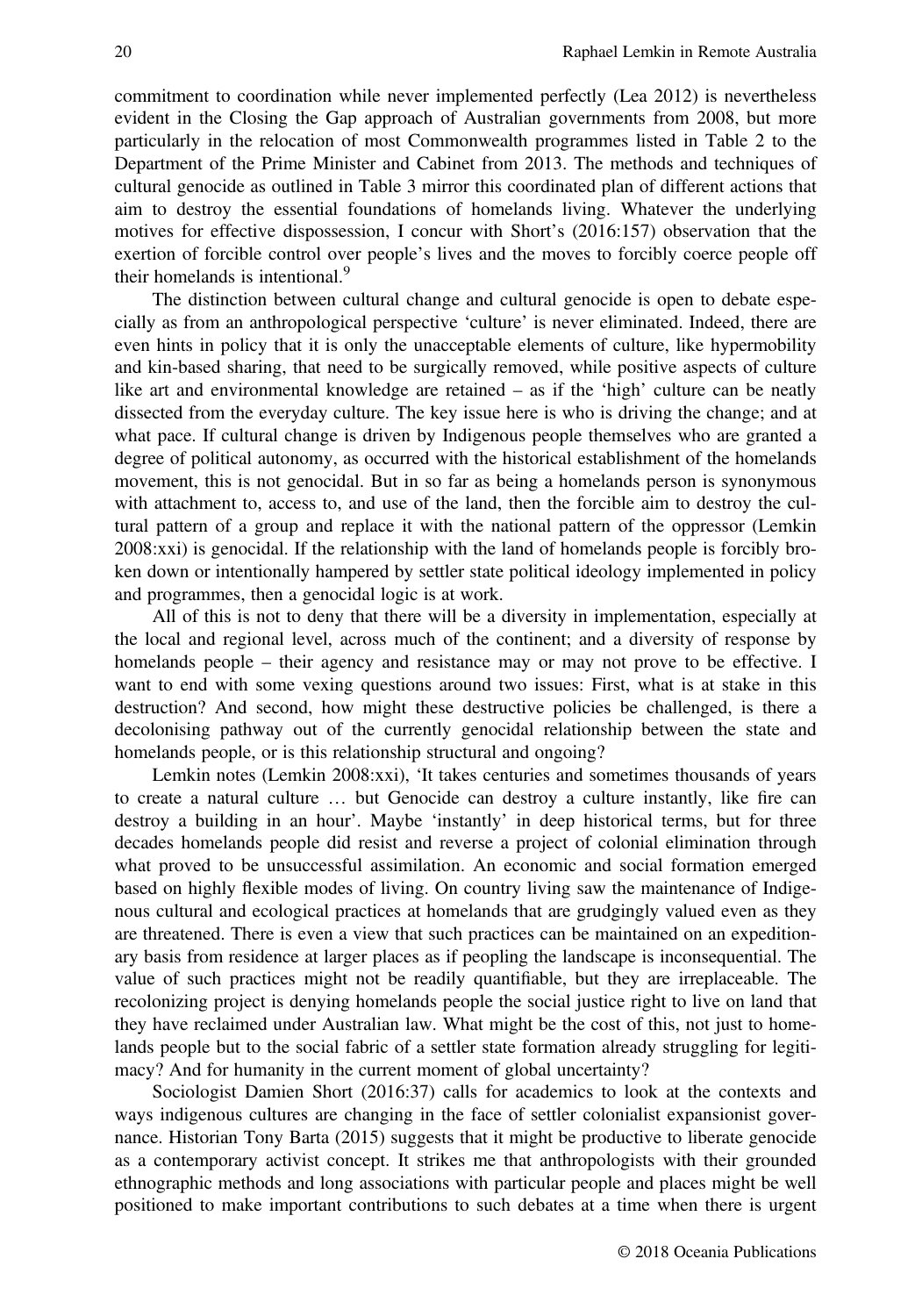need to spark wider struggles for economic and social justice to counter what is effectively a project to eliminate different ways of living that do not conform with the requirements of late capitalism. Hopefully, avenues will emerge for currently politically disempowered and economically marginalized homelands people to re-establish their right to live on their ancestral country. Homelands people already deploy any available means to challenge the most recent manifestation of the state project of elimination (Wolfe 2016), living precariously at homelands despite neglect, mobilizing to counter imposed programmes like monolingual education and compulsory work-for-the-dole with heightened engagements in local projects of cultural reproduction through the arts and environmental management. I opened with a quote from Lemkin warning that what is lost might be financially compensable but never retrievable; by deploying his framework it might be possible to challenge the contemporary state-driven project of cultural genocide before too much is lost forever.

#### ACKNOWLEDGEMENTS

This article grew from the initial exploration of an idea at the workshop 'Critical Indigeneity: Affinity, distance, hypermarginality in late techno-capitalism' at Deakin University in April 2017. I would like to thank participants at the workshop for engagements especially Thomas Michel, Lucas Bessire, and Melinda Hinkson. My subsequent engagement with the Colonial Genocide School of historians was coincidentally instigated by Martin Crook from the University of London. Subsequently, I have presented evolving versions of this article as seminars in Melbourne (twice), Canberra, New York, Montreal, Hamilton (New Zealand), and Wellington. I thank numerous participants for their feedback. Additionally, I thank Stephen Muecke, Francis Markham, Lara Fullenwieder, Martin Crook, and Melinda Hinkson for incisive comments; Tim Rowse and Russell McGregor for sceptical challenges; Dan Tout for deep engagement; and two anonymous referees for their challenging evaluation. Lara Fullenwieder provided me with some expert research assistance. All views and any errors are my own.

#### **NOTES**

- 1. Based on ongoing quantification and mapping work I am currently undertaking with Francis Markham at ANU. At 31 December 2016 we estimated land rights or lands reserved at 11.7% of the continent, native title exclusive possession at 11.3% and native title non-exclusive possession at 19.8%, although there may be some marginal overlaps. The total area is nearly 3.3 million sq kms. By 30 June 2018, the latter two categories had expanded to 12.1% and 22%, respectively. See<http://www.nntt.gov.au/assistance/Geospatial/Pages/Maps.aspx> (accessed 3 October 2018).
- 2. I provided two submissions and expert evidence to the Inquiry in 1985 and 1987 that were used extensively, especially in Chapter 8 'The Economies of Homeland Centres'.
- 3. Indigenous Affairs Minister Amanda Vanstone speaking with Alexandra Kirk on Radio National AM, on 9 December 2005 (Eastley 2005).
- 4. I was afforded opportunity to provide such a briefing in late 2003 at a meeting of the Ministerial Council of Aboriginal and Torres Strait Islander Affairs (Altman 2004).
- 5. Blaming homelands people and seeking the closure of their communities seems to be an ongoing default position among some powerful Australians with easy access to the media. A recent shocking incident in the town of Tennant Creek elicited such a call from ex-Indigenous Affairs minister Malcolm Brough (McKenna 2018).
- 6. In the early days of the Intervention some people fled to homelands to escape the possibility that their children might be taken, especially in the context of threatened mandatory health checks that did not eventuate.
- 7. Since early 2015 three of our interlocutors have sadly died. I will not go into detail here about the interviews we conducted between 2015 and 2017, some have been reported elsewhere (Altman 2018).
- 8. As I finalize this article, John Mawurndjul an internationally acclaimed Kuninjku artist with whom I have collaborated since 1979 is having a major retrospective at the Museum of Contemporary Art in Sydney titled 'John Mawurndjul: I am the Old and the New'. The exhibition covering 40 years of his arts practice is politically charged. At Mawurndjul's insistence it is entirely bilingual and pointedly illustrates through visual art the deep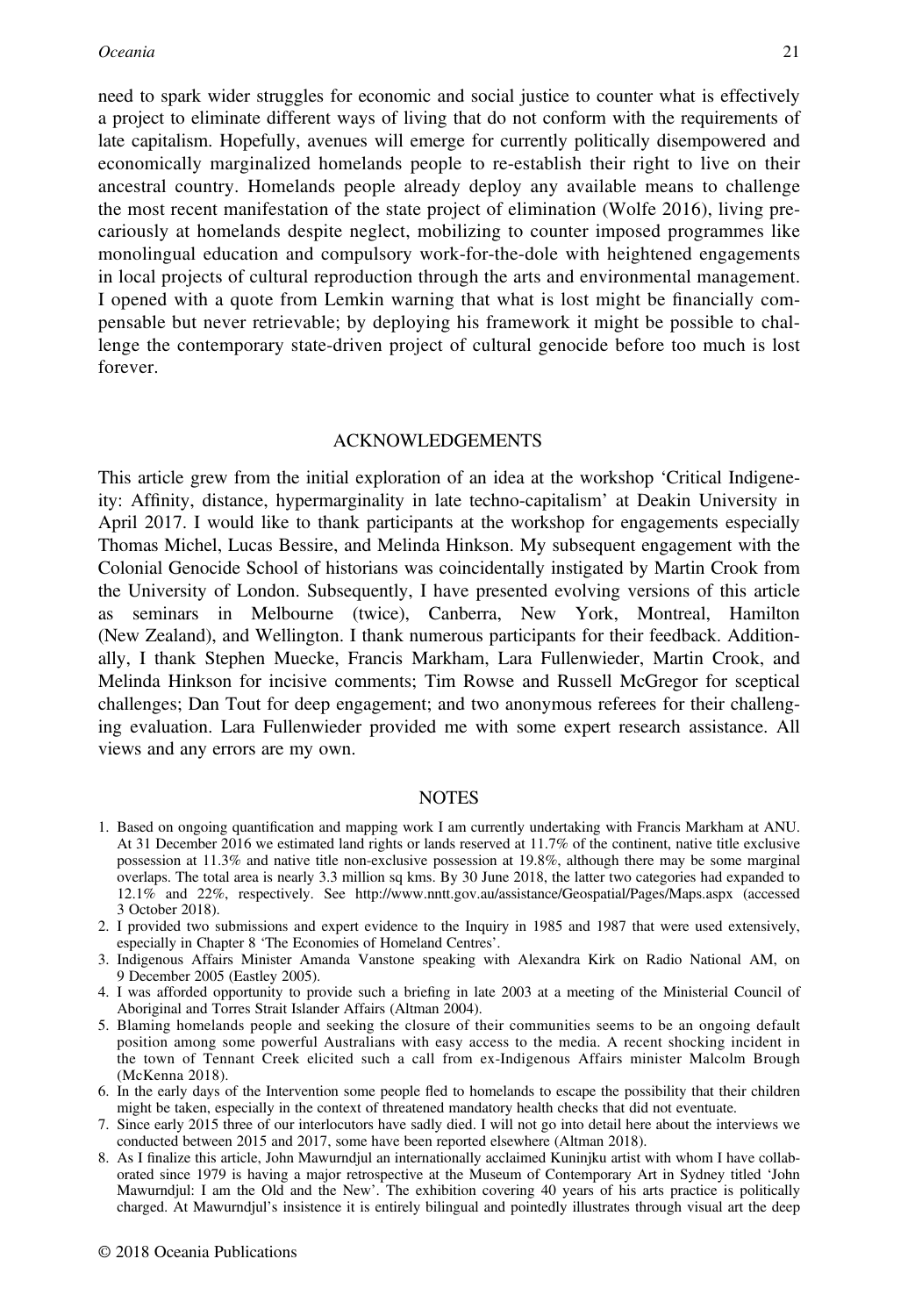knowledge of sacred place and associated mythology, the ecological knowledge of country and species and of painting materials that can only be acquired by living and working on country (see Bulloch 2018).

9. From historical and anthropological perspectives McGregor (2004) and Lea (2012) provide a different perspective of governmentality, focusing on *ad hoc* policy making and inept implementation in the latter case by a state that operates anarchically. I am sympathetic to their views but emphasize that what I see on the ground in relation to homelands is well coordinated and highly destructive. Some punitive measures like the levying of financial penalties for work-for-the dole non-attendance under the Community Development Programme is demonstrably highly effective and impoverishing (see Fowkes 2018; Markham and Biddle 2018).

#### REFERENCES

- ALTMAN, J.C. 1987. Hunter-gatherers Today: An Aboriginal Economy in North Australia. Canberra, Australia: Australian Institute of Aboriginal Studies.
	- ———. 2004. Economic Development and Participation for Remote Indigenous Communities: Best Practice, Evident Barriers, and Innovative Solutions in the Hybrid Economy. CAEPR Topical Issue 4/2004. Canberra, Australia: Centre for Aboriginal Economic Policy Research, ANU.
	- ———. 2006. In Search of an Outstations Policy for Indigenous Australians. Working Paper No. 34/2006. Canberra, Australia: Centre for Aboriginal Economic Policy Research, ANU.
	- ———. 2016. Imagining Mumeka: Bureaucratic and Kuninjku perspectives. In N. PETERSON and F. MYERS (eds), Experiments in Self-Determination: Histories of the Outstation Movement in Australia. Canberra, Australia: ANU Press, pp. 279–299.
		- ———. 2018. 'The main thing is to have enough food': Kuninjku Precarity and neoliberal reason. In C. A. GREGORY and J.C. ALTMAN (eds), The Quest for the Good Life in Precarious Times: Ethnographic Perspectives on the Domestic Moral Economy. Canberra, Australia: ANU Press, pp. 163–196.
- ALTMAN, J., D. GILLESPIE, and K. PALMER 1999. National Review of Resource Agencies Servicing Indigenous Communities, 1998. Canberra, Australia: ATSIC.
- Australian Bureau of Statistics (ABS) 2007. 2006 Housing and Infrastructure in Aboriginal and Torres Strait Islander Communities, Australia, Cat. No. 4710.0. Canberra, Australia: ABS.
- BALINT, J. 2014. Stating genocide in law: The aboriginal embassy and the ACT supreme court. In G. FOLEY, A. SCHAAP, and E. HOWELL (eds), The Aboriginal Tent Embassy: Sovereignty, Black Power, Land Rights and the State. London, UK: Routledge, pp. 235–250.
- BARTA, T. 1987. Relations of genocide: Land and lives in the colonization of Australia. In M.N. WALLIMANN and I. DOBKOWSKI (eds), Genocide and the Modern Age. Syracuse, NY: Syracuse University Press, pp. 237–252.
- -. 2015. Liberating genocide: An activist concept and historical understanding. Genocide Studies and Prevention: An International Journal 9(2): 103–119.
- BEHRENDT, L. 2001. Genocide: The distance between law and life. Aboriginal History 25: 132–147.
- BULLOCH, N. (ed) 2018. John Mawurndjul: I Am the Old and the New. Sydney, Australia: Museum of Contemporary Art.
- Centre for Appropriate Technology 2016. The Northern Territory Homelands and Outstations Assets and Access Review, Final Report. Alice Springs, Australia: Centre for Appropriate Technology.
- CHECKETTS, J. 2016. The Pulse of Policy: Mapping Movement in the Australian Indigenous Policy World. Unpublished Doctor of Philosophy thesis, The Australian National University, Canberra.
- COLVIN, M. 2009. Peter Sutton discusses the politics of suffering in Aboriginal communities. ABC PM Radio. 2 July 2009.
- Commonwealth of Australia 1987. Return to Country: The Aboriginal Homelands Movement in Australia. Canberra, Australia: Australian Government Publishing Service.
- -. 2015. Our North, Our Future: White Paper on Developing Northern Australia. Canberra, Australia: Commonwealth of Australia.
	- ———. 2018a. Closing the gap: Prime Minister's Report 2018. Canberra, Australia: Commonwealth of Australia.
- ———. 2018b. Indigenous Advancement Strategy. Available at [http://www.indigenous.gov.au/indigenous](http://www.indigenous.gov.au/indigenous-advancement-strategy)[advancement-strategy.](http://www.indigenous.gov.au/indigenous-advancement-strategy) Accessed 1 October 2018.
- Council of Australian Governments 2008. National Indigenous Reform Agreement (Closing the Gap). Canberra, Australia: Commonwealth of Australia.
- DOCKER, J. 2008. Are settler-colonies inherently genocidal? Re-reading Lemkin. In D. MOSES (ed), Empire, Colony, Genocide. New York, NY: Berghahn Books, pp. 81–101.
- EASTLEY, TONY. 2005.Vanstone says remote indigenous communities becoming 'cultural museums.' Radio National. 9 December 2005.
- FERGUSON, J. 1994. The Anti-Politics Machine: Development, Depoliticization, and Bureaucratic Power in Lesotho. Minneapolis, MN: University of Minneapolis Press.
- FOWKES, L. 2018. Settler-state Ambitions and Bureaucratic Ritual at the Frontiers of the Labour Market: Indigenous Australians and Remote Employment Services 2011–2017. Unpublished Doctor of Philosophy thesis. The Australian National University, Canberra.
- FRIEZE, D.-L. (ed) 2013. Totally Unofficial: The Autobiography of Raphael Lemkin. New Haven, CT: Yale University Press.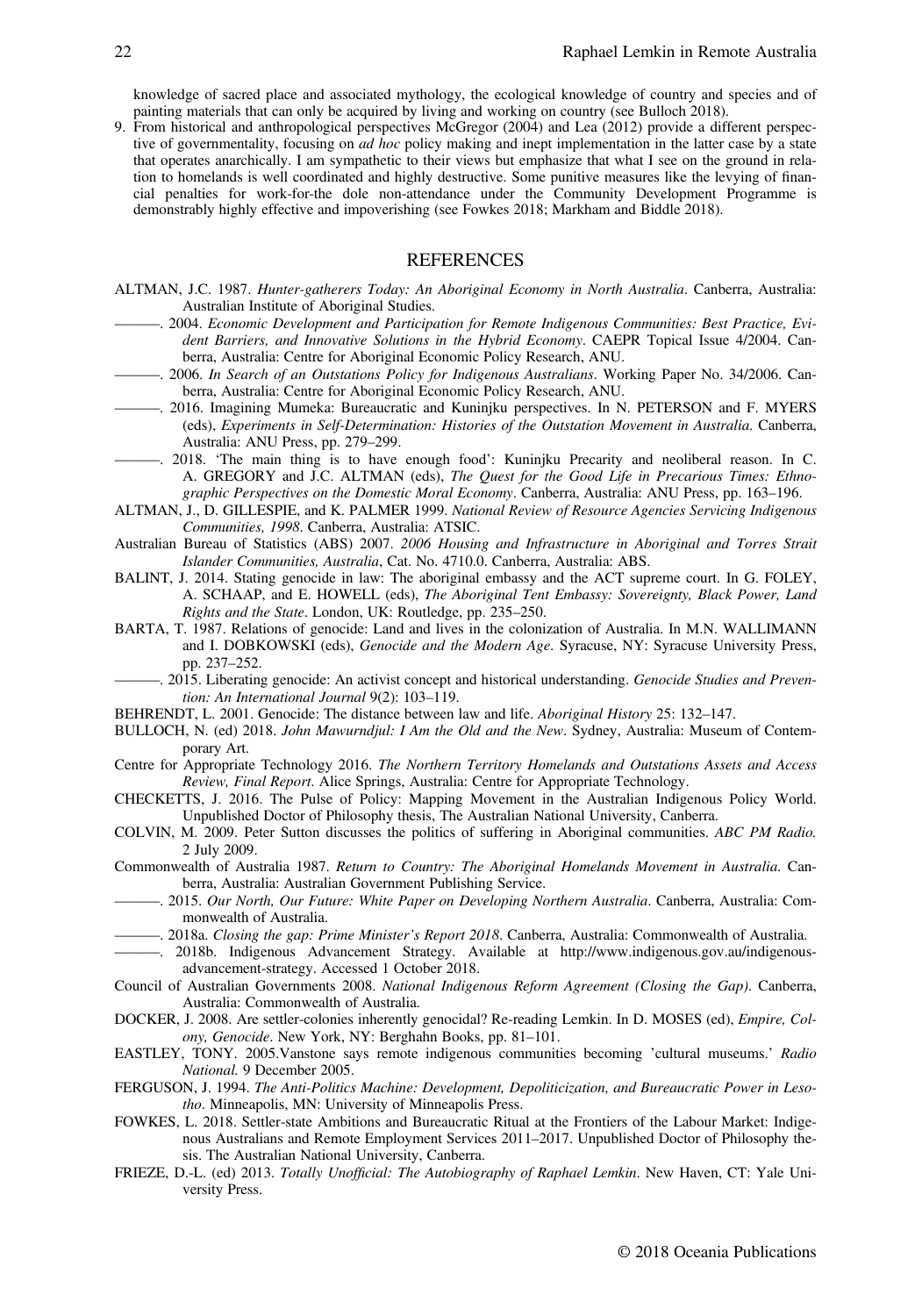GARDE, M. 2013. Culture, Interaction and Person Reference in an Australian Language. Amsterdam, The Netherlands: John Benjamin.

- GRIEVES, V. 2017. The seven pillars of Aboriginal exception to the Australian state: Camps, refugees, biopolitics and the Northern Territory Emergency Response (NTER). In E. BAEHR and B. SCHMIDT-HABER-KAMP (eds), And There'll be NO dancing' Perspectives on Policies Impacting Indigenous Australia since, Vol. 2007. Cambridge, UK: Oxford Scholars Publishing, pp. 87–110.
- HAEBICH, A. 2004. 'Clearing the Wheat Belt': Erasing the Indigenous Presence in the Southwest of Western Australia. In D. MOSES (ed), Genocide and Settler Society: Frontier Violence and Stolen Indigenous Children in Australian History. New York, NY: Berghahn Books, pp. 267–289.
- HARVEY, D. 2000. Spaces of Hope. Berkley, CA: University of California Press.
- -. 2010. The Enigma of Capital and the Crisis of Capitalism. New York, NY: Oxford University Press.
- HINKSON, M. 2007. Introduction: In the name of the child. In J.C. ALTMAN and M. HINKSON (eds), Coercive Reconciliation: Stabilise, Normalise, Exit Aboriginal Australia. Melbourne, Australia: Arena Printing and Publishing, pp. 1–12.
	- -. 2010. Anthropology and the culture wars. In J.C. ALTMAN and M. HINKSON (eds), Culture Crisis: Anthropology and Politics in Remote Aboriginal Australia. Sydney, Australia: UNSW Press, pp. 229–247.
- HUGHES, H. 2007. Lands of Shame: Aboriginal and Torres Strait Islander 'Homelands' in Transition. Sydney, Australia: Centre for Independent Studies.
- LAWSON, T. 2014. The Last Man: A British Genocide in Tasmania. New York, NY: I.B. Tauris.
- LEA, T. 2012. When looking for anarchy, look to the state: Fantasies of regulation in forcing disorder within the Australian indigenous estate. Critique of Anthropology 32(2): 109–124.
- LEMKIN, R. 2008 (1944). Axis Rule in Occupied Europe: Laws of Occupation, Analysis of Government, Proposals for Redress. Clark, New Jersey: Lawbook Exchange.
- LI, T.M. 2007. The Will to Improve. Durham, USA: Duke University Press.
- MACDONALD, G. 2008. Difference or disappearance: The politics of indigenous inclusion in the Liberal state. Anthropologica 50(2): 341–358.
- MACOUN, A. 2011. Aboriginality and the Northern Territory intervention. Australian Journal of Political Science 46(3): 519–534.
- MARKHAM, F. and N. BIDDLE 2018. Income, Poverty and Inequality. 2016 Census Paper 2. Canberra, Australia: Centre for Aboriginal Economic Policy Research, ANU.
- MARKHAM, F. and B. DORAN. 2015. Equity, discrimination and remote policy: Investigating the centralisation of remote service delivery in the Northern Territory. Applied Geography 58: 105–115.
- MCGREGOR, R. 2004. Governance, not genocide: Aboriginal assimilation in the postwar era. In D. MOSES (ed), Genocide and Settler Society: Frontier Violence and Stolen Indigenous Children in Australian History. New York, NY: Berghahn Books, pp. 290–311.
- MCKENNA, M. 2018. Troubled communities 'beyond repair and should be shut': Mal Brough. The Australian.
- MEHDORA, S. 2015. Remote communities are 'lifestyle choices', says Tony Abbott. The Guardian.
- MOSES, D. (ed) 2004. Genocide and Settler Society: Frontier Violence and Stolen Indigenous Children in Australian History. New York, NY: Berghahn Books.
- MOSES, D. (ed) 2008. Empire, Colony, Genocide: Conquest, Occupation and Subaltern Resistance in World History. New York, NY: Berghahn Books.
- MYERS, F. and N. PETERSON. 2016. The origins and history of outstations as Aboriginal life projects. In N. PETERSON and F. MYERS (eds), Experiments in Self-Determination: Histories of the Outstation Movement in Australia. Canberra, Australia: ANU Press, pp. 1–22.
- New Matilda. 2015. Barnett plays 'abuse card' to defend closure of remote west Australian communities. New Matilda.
- PALMER, K. 2016. Homelands as outstations of public policy. In N. PETERSON and F. MYERS (eds), Experiments in Self-Determination: Histories of the Outstation Movement in Australia. Canberra, Australia: ANU Press, pp. 181–199.
- PEARSON, N. 2000. Our Right to Take Responsibility. Cairns, Australia: Noel Pearson and Associates.
- . 2009. Up From the Mission: Selected Writings. Melbourne, Australia: Black, Inc.
- PETERSON, N. and F. MYERS (eds) 2016. Experiments in self-determination: Histories of the outstation movement in Australia. Canberra, Australia: ANU Press.
- POVINELLI, E. 2002. The Cunning of Recognition: Indigenous Alterities and the Making of Australian Multiculturalism. Durham, USA: Duke University Press.
- PRICE, M. 2005. Black 'art' our greatest cultural gift. The Australian.
- SANDS, P. 2016. East West Street: On the Origins of 'Genocide' and 'Crimes against Humanity. New York, NY: Alfred A. Knoff.
- SCOTT, J. 1998. Seeing like a State: How Certain Schemes to Improve the Human Condition Have Failed. New Haven, CT: Yale University Press.
	- ———. 2009. The Art of Not Being Governed: An Anarchist History of Upland Southeast Asia. New Haven, CT: Yale University Press.
- SHORT, D. 2010. Australia: A continuing genocide? Journal of Genocide Research 12(1-2): 45-68.
- -. 2016. Redefining Genocide: Settler Colonialism, Social Death and Ecocide. London, UK: Zed Books.